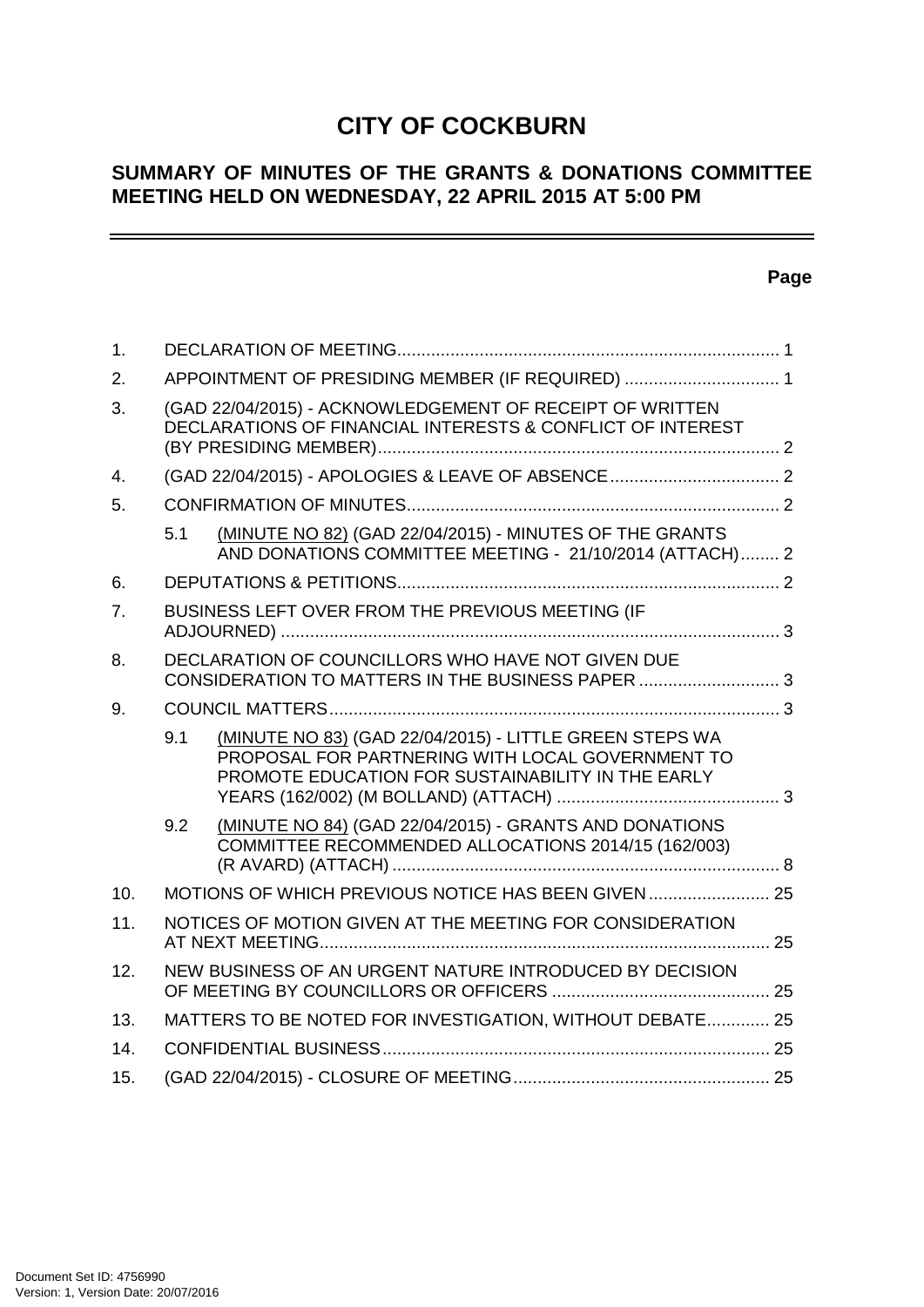Document Set ID: 4756990<br>Version: 1, Version Date: 20/07/2016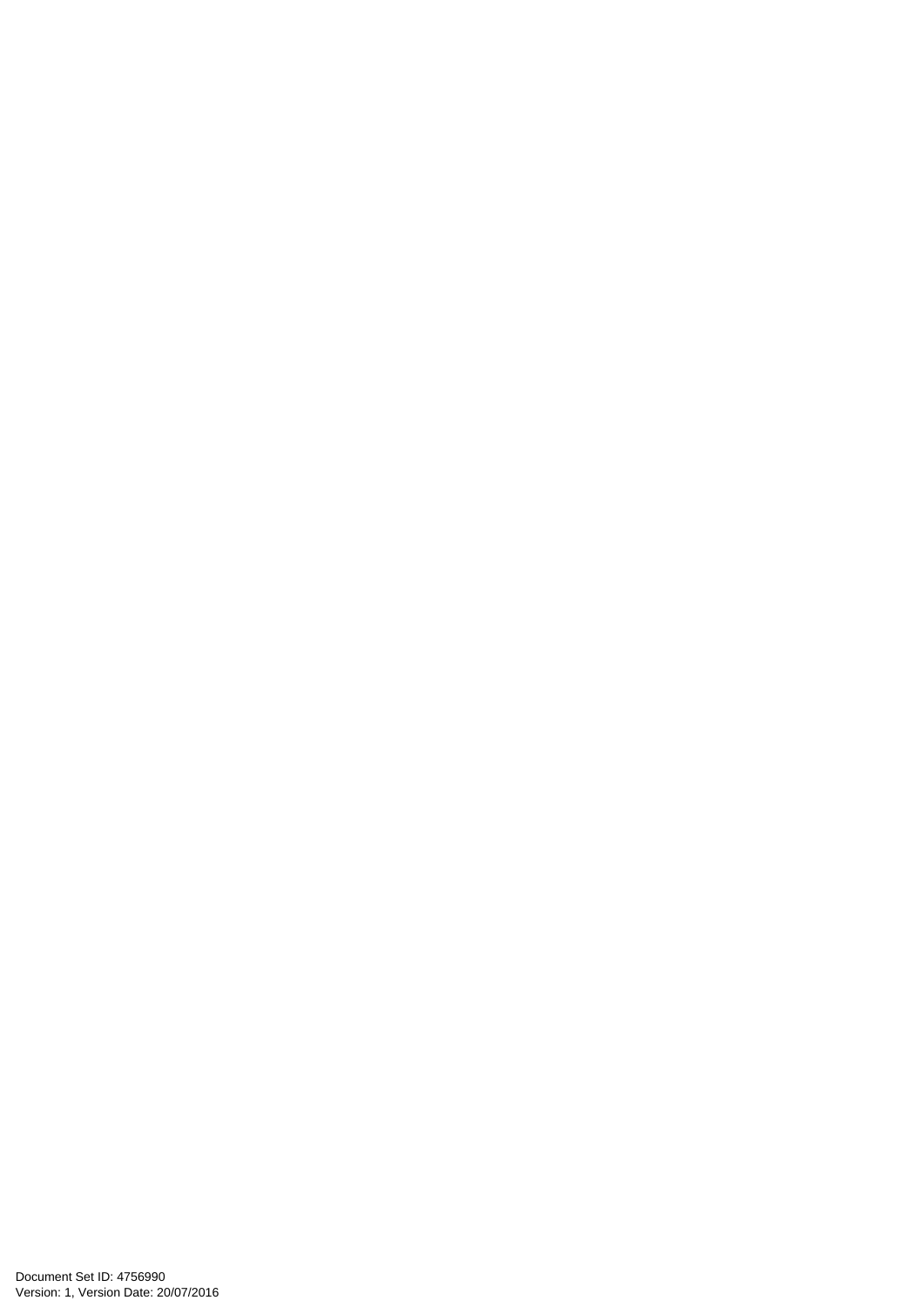# **CITY OF COCKBURN**

# **MINUTES OF THE GRANTS & DONATIONS COMMITTEE MEETING HELD ON WEDNESDAY, 22 APRIL 2015 AT 5:00 PM**

#### **PRESENT:**

| Mr L. Howlett<br>Mrs C. Reeve-Fowkes | $\sim$<br>$\overline{\phantom{a}}$ | Mayor (Presiding Member)<br>Deputy Mayor |
|--------------------------------------|------------------------------------|------------------------------------------|
| Mr S. Portelli                       | $\blacksquare$                     | Councillor                               |
| Mr L. Wetton                         |                                    | Councillor                               |
| Mr Y. Mubarakai                      | $\blacksquare$                     | Councillor                               |
| Mr P. Eva                            |                                    | Councillor                               |

#### **IN ATTENDANCE:**

| Mr R. Avard   | $\blacksquare$ | <b>Manager, Community Services</b> |
|---------------|----------------|------------------------------------|
| Ms M. Bolland | $\sim$         | Grants & Research Officer          |
| Ms S. Sieber  | $\sim$         | Grants & Research Admin Officer    |

# **1. DECLARATION OF MEETING**

The Manager, Community Services declared the meeting open, the time being 5:06pm.

# **2. APPOINTMENT OF PRESIDING MEMBER (If required)**

The Manager, Community Services advised that in the absence of the appointed Presiding Member, and pursuant to Section 5.44 of the Local Government Act, 1995 he had been delegated the power to preside at the Grants and Donations Committee Meeting held on 22 April 2015 and to conduct the election to determine the Presiding Member of the Committee, in accordance with Schedule 2.3 Division 1 of the Act.

The Manager, Community Services called for nominations and received two nominations for Mayor Logan Howlett to be appointed Presiding Member for the meeting, from Deputy Mayor Carol Reeve-Fowkes and Clr Philip Eva.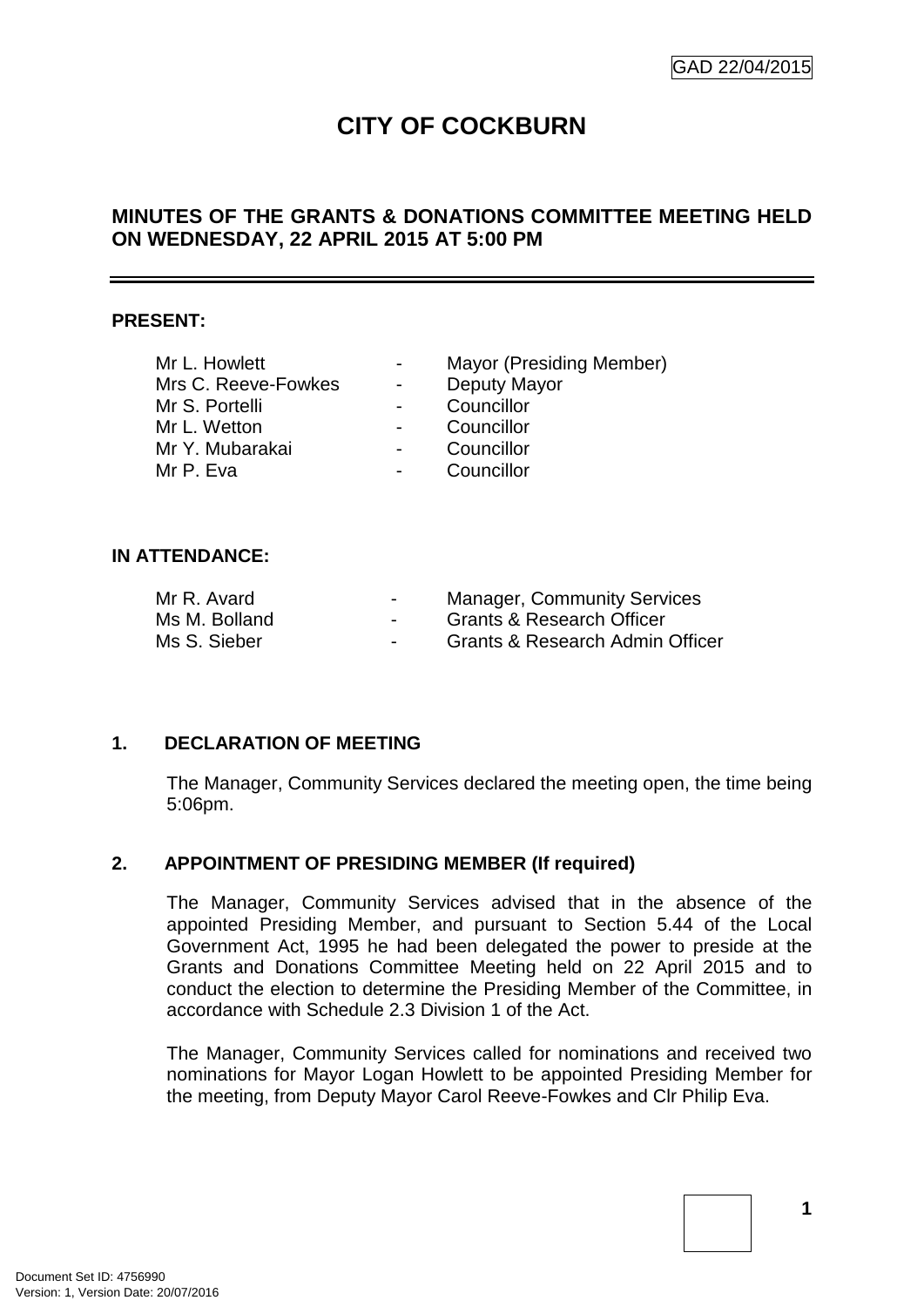There being no further nominations, Mayor Logan Howlett was duly declared Presiding Member.

# **3. (GAD 22/04/2015) - ACKNOWLEDGEMENT OF RECEIPT OF WRITTEN DECLARATIONS OF FINANCIAL INTERESTS & CONFLICT OF INTEREST (BY PRESIDING MEMBER)**

The Presiding Member advised the meeting that he had received written advice from Clr Yaz Mubarakai that he wished to declare a Conflict of Interest in Item 9.2 "Grants and Donations Committee Recommended Allocations 2014/15" pursuant to Regulation 11 of the Local Government (Rules of Conduct) Regulations 2007. The nature of the interest is that his wife is the Vice President of the Melville Cockburn Chamber of Commerce, which is a potential recipient of sponsorship funding from Council.

# **4. (GAD 22/04/2015) - APOLOGIES & LEAVE OF ABSENCE**

CIr Stephen Pratt **CIR** - Apology

# **5. CONFIRMATION OF MINUTES**

# **5.1 (MINUTE NO 82) (GAD 22/04/2015) - MINUTES OF THE GRANTS AND DONATIONS COMMITTEE MEETING - 21/10/2014 (ATTACH)**

#### **RECOMMENDATION**

That the minutes of the Grants and Donations Committee Meeting held on 21 October 2014 be adopted as a true and accurate record.

# **COMMITTEE DECISION**

MOVED Deputy Mayor C Reeve-Fowkes SECONDED Clr P Eva that Council adopt the Minutes of the Grants and Donations Committee Meeting held on 21 October 2014 as a true and accurate record, subject to the amendment that the Presiding Member is noted next to the names of the Committee Members present at the meeting.

# **CARRIED 5/0**

# **6. DEPUTATIONS & PETITIONS**

Nil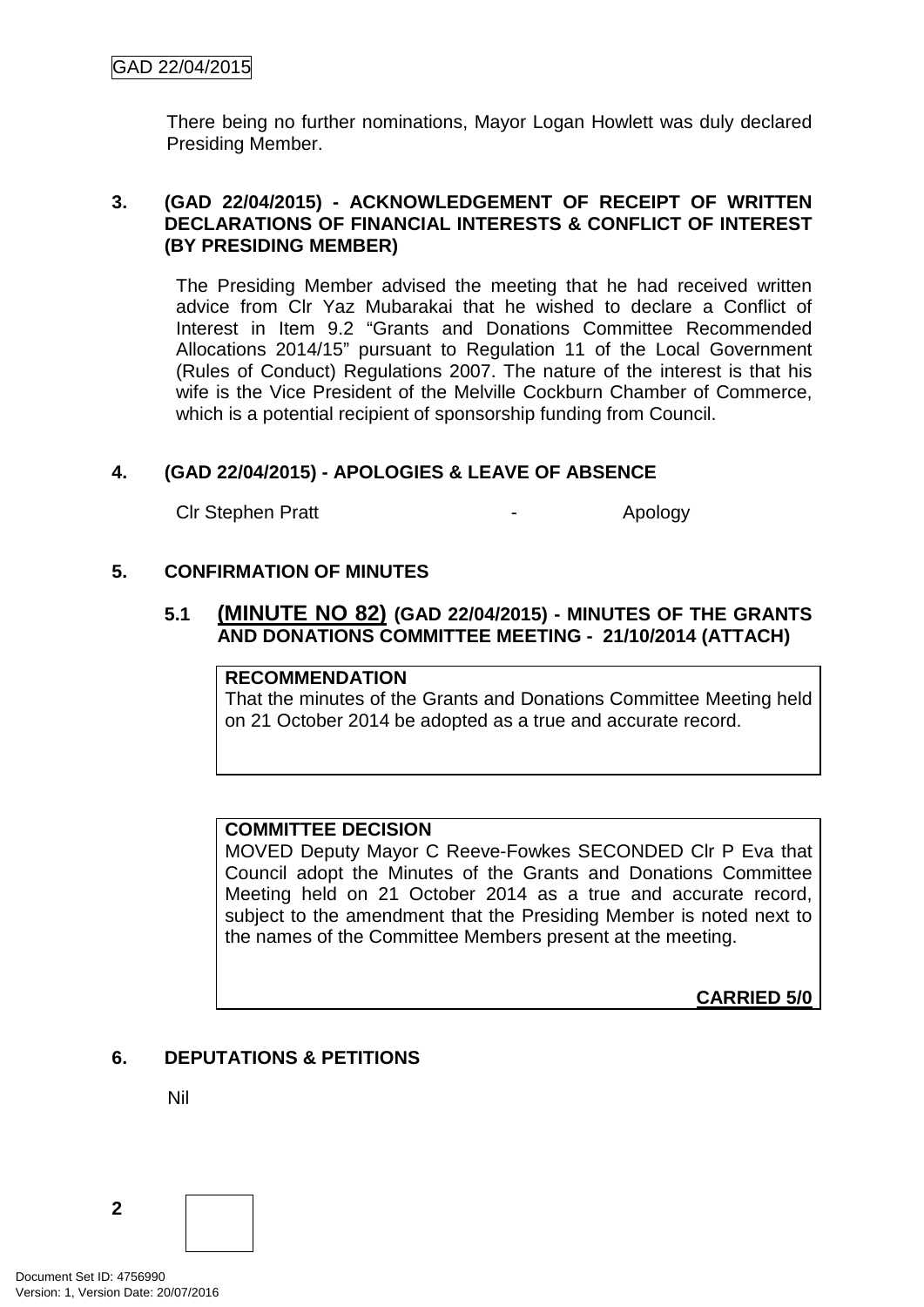# **7. BUSINESS LEFT OVER FROM THE PREVIOUS MEETING (IF ADJOURNED)**

Nil

# **8. DECLARATION OF COUNCILLORS WHO HAVE NOT GIVEN DUE CONSIDERATION TO MATTERS IN THE BUSINESS PAPER**

Nil

CLR S PORTELLI entered the meeting, the time being 5:11pm.

#### **9. COUNCIL MATTERS**

**9.1 (MINUTE NO 83) (GAD 22/04/2015) - LITTLE GREEN STEPS WA PROPOSAL FOR PARTNERING WITH LOCAL GOVERNMENT TO PROMOTE EDUCATION FOR SUSTAINABILITY IN THE EARLY YEARS (162/002) (M BOLLAND) (ATTACH)**

#### **RECOMMENDATION** That Council:

- 
- 1. Enter into a two-year partnership agreement with Little Green Steps WA, to promote Education for Sustainability in the Early Years in accordance with the proposal attached to the agenda, and
- 2. Allocate \$25,000 from the 2014-15 Grants and Donations budget for this purpose.

# **COMMITTEE RECOMMENDATION**

MOVED Clr L Wetton SECONDED Clr P Eva that the recommendation be adopted.

**CARRIED 6/0**

# **COUNCIL DECISION**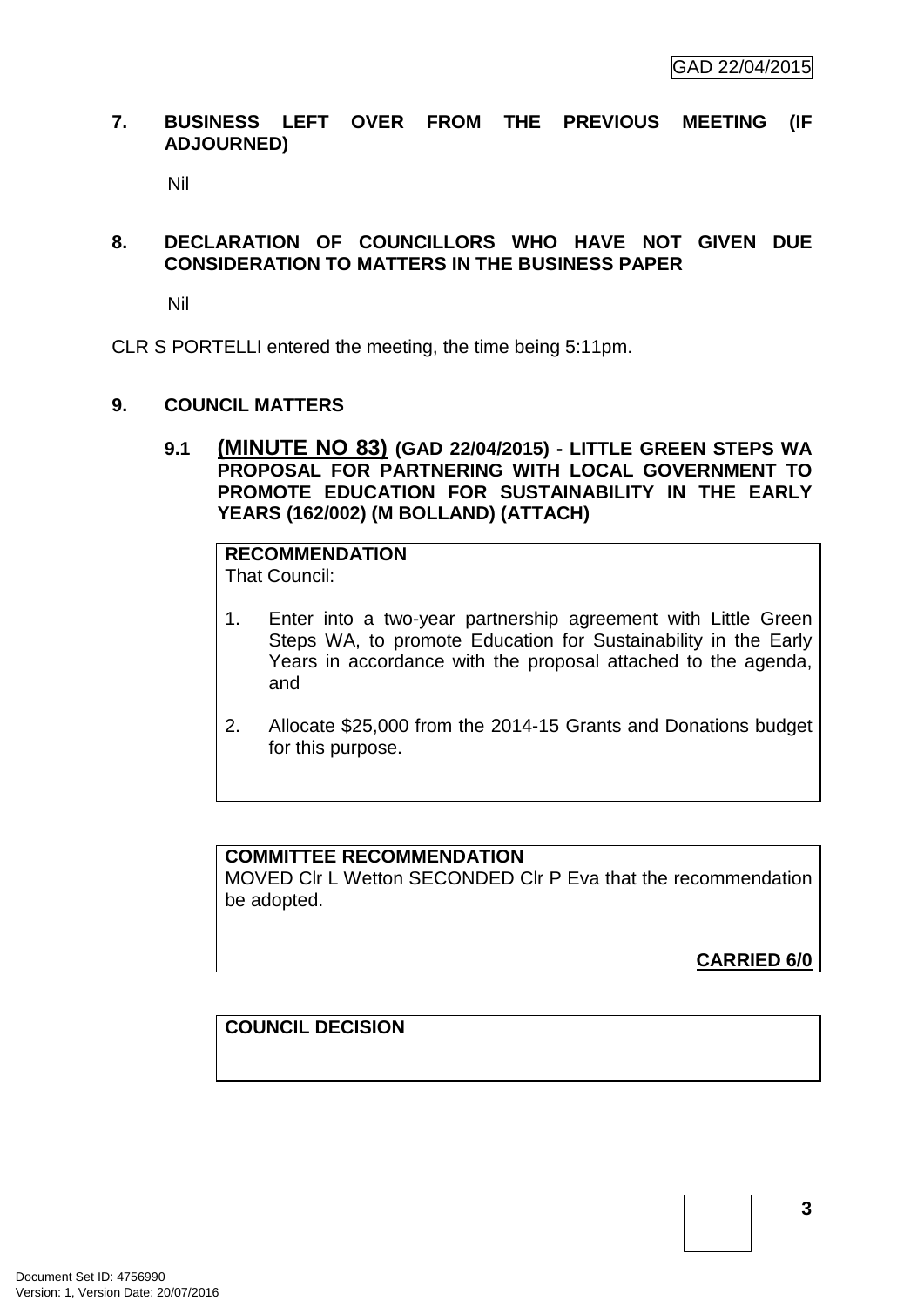# **Background**

Little Green Steps WA (LGS WA) is a not-for-profit organisation that supports early years services across Western Australia with Education for Sustainability (EfS). This includes childcare centres, preschools, playgroups, schools, family day care, kindergartens, after school care and long day care services, that provide care and education for children aged 0-8 years.

Embedding sustainable practices is now part of the Australian Curriculum (AC), Early Years Learning Framework (EYLF) and the National Quality Standards (NQS). Across the nation the early years learning providers are being assessed against these regulations, and more centres, services and schools are searching for support from their local governments and communities to reach, maintain and exceed in sustainable practices.

LGS WA is a hub for information relating to sustainability for those working in the early years sector, they work on connecting educators with the resources already available within their Councils and other educational providers. LGS WA helps centres to: minimise waste and optimise recycling efforts, reduce energy use, save water, choose environmentally friendly cleaning methods, grow plants and vegetables, maintain natural play spaces, explore Australia's environments, wildlife and native plants and develop environmental policies.

Little Green Steps has been running successfully in NSW's Gosford City and Wyong Shire Councils since 2004. In 2010, the Australian Association for Environmental Education WA (AAEEWA) Chapter conducted the first workshops in WA.

In July 2012, AAEE WA secured funding through a Lotterywest grant for a 12 month pilot program in WA, which directly supported sustainability learning and practice in three not-for-profit childcare centres, one each in the Cities of Canning, Gosnells and Armadale. The pilot proved to be very successful, and was independently evaluated.

During the 'pilot phase' there was a lot of interest from other educators that were facing similar challenges in implementing sustainability in their day to day learning, leading to several 4.5 hour workshops in Perth and Albany.

At the beginning of 2014, Lotterywest awarded AAEE WA another grant to continue running the program in a slightly different model facilitating workshops and support on a broader scale. This began the 'implementation phase' of the program and the initial stages of the establishment of LGS WA.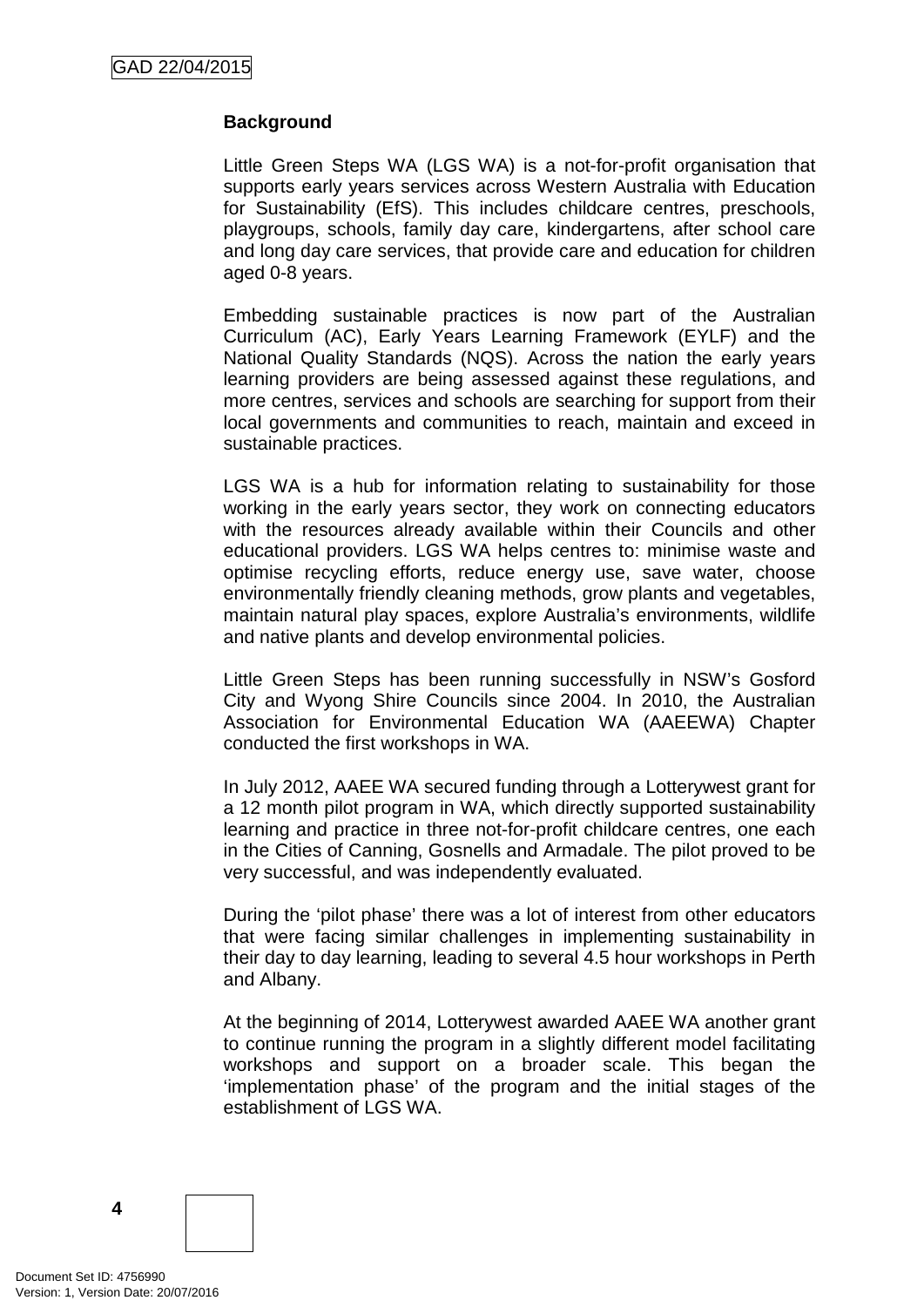# **Submission**

The proposal submitted by LGS WA and supporting documents are attached to the agenda.

# **Report**

In 2014, LGS WA partnered with the City of Cockburn to trial a local government based approach based on one day a week over 12 months. This trial gave the program the opportunity to determine the benefits of working directly within a local government. The relationship that formed between LGS WA and the City of Cockburn has proven to be very positive for many of the services within Council.

Additional, unexpected benefits included:

- Extra promotion of the City's services.
- Making the community aware of many of Council's grants and subsidies such as energy audits for childcare centres.
- Connecting departments through liaising and discussing mutual interdepartmental benefits and sharing resources.
- Connecting with the Aboriginal Reference Group.
- Direct support to staff with their efforts with sustainability.

It can be difficult to build effective, long lasting networks within a Council working only one day a week over a 12 month period, therefore a 24 month program is seen as a better length of time to achieve the best outcomes.

Therefore, Little Green Steps WA is proposing a minimum two-year partnership with their staff member focussed on the City of Cockburn for the equivalent of one day (7.5 hours) a week over the term of the agreement.

# Financial Summary of Partnership

The cost of this program is \$25,000 plus GST per year. The program proposes to commence in July 2015 ending 30 June 2017, with a possibility for an extension. Payments are to be made in two equal annual instalments at the beginning of July.

Year One:

- Initial scoping and establishment within the City
- Contact local early childhood services
- Contact local providers
- Three workshops
- Local newspaper article
- Promote City grants and sustainability efforts in quarterly newsletter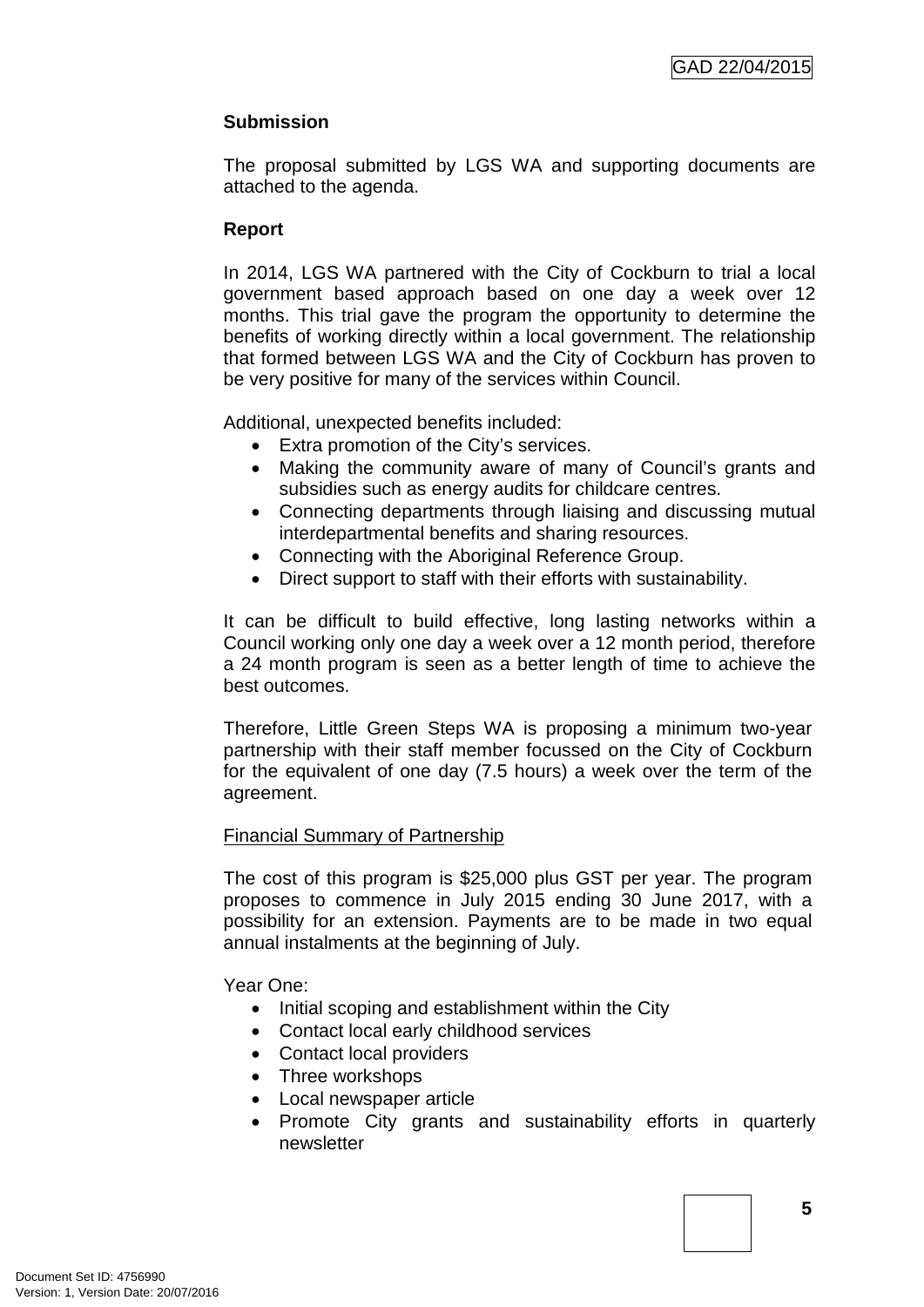• Attend one local event to promote involvement

Year Two:

- Five workshops
- Attend one local event to promote involvement
- Local newspaper article
- Promote City grants and sustainability efforts in quarterly newsletter
- Run a local networking event
- Send out evaluations and collate City report and outcomes

Little Green Steps WA offers three types of workshops with a fourth one in development.

- 1. Day-to-Day Sustainability in Early Years Setting 4.5 hours
- 2. Introduction to Sustainability in the Early Years 2 hours
- 3. Cultural and Social Diversity in the Early Years 2 hours
- 4. Waste Management in the Early Years 2 hours (Coming Soon)

There are also many benefits to local governments and their communities when partnering with LGS WA. Some of these are outlined below:

- Employment and insurance costs are under SERCUL (South East Regional Centre for Urban Landcare).
- Equivalent to one day a week (7.5 hours) focused on the City.
- Equivalent of four x 4.5 hour, area specific workshops a yearwith the opportunity to have a fifth if numbers are large.
- Four x 1-2 hour workshops or presentations a year promoting sustainability in the early years.
- Direct consultation for services/schools within the area that fit criteria determined by Council such as:
	- o Lower socio-economic areas
	- o Not-for profit
	- o Disadvantaged communities<br>
	o Aboriginal/TSI communities
	- Aboriginal/TSI communities
- Promotion of City's services, activities, grants and opportunities through the LGS WA website and workshops.
- City logo on the LGS WA website.
- Attendance at one large community event with a display and children's activities.
- Assist with networking opportunities within the Council area.

LGS WA is supported by the City's Environmental Services and Human Services Departments. They also have letters of support from the City's Childcare Services Manager, Department of Education and the Waste Authority.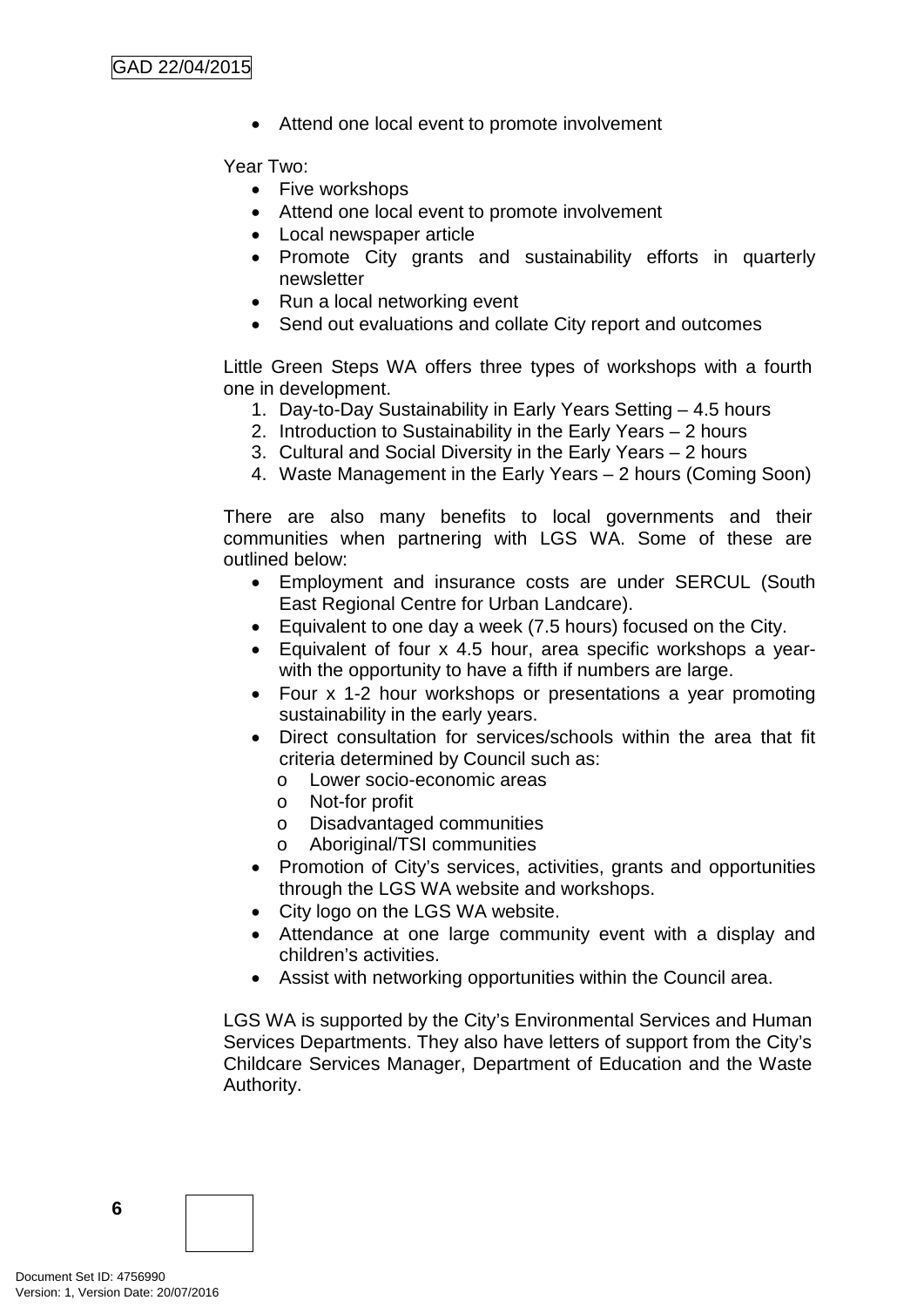# **Strategic Plan/Policy Implications**

#### **Growing City**

• To grow our City in a sustainable way by: using land efficiently, protecting the natural environment and conserving biodiversity.

# **Community & Lifestyle**

• Communities that take pride and aspire to a greater sense of community.

# **Leading & Listening**

• A responsive, accountable and sustainable organisation.

# **Environment & Sustainability**

• Community and businesses that are supported to reduce resource consumption, recycle and manage waste.

# **Budget/Financial Implications**

The cost of this program is \$25,000 plus GST per year. The program proposes to commence in July 2015 ending 30 June 2017 with a possibility for an extension. Payments are to be made in two equal annual instalments at the beginning of July.

The proposal is for the City to enter into a two-year partnership agreement with Little Green Steps WA for \$25,000 plus GST each year, drawn from the 2014-15 and 2015-16 Grants and Donations Budgets.

# **Legal Implications**

N/A

# **Community Consultation**

An Evaluation Summary of the Little Green Steps WA and City of Cockburn Partnership 2014 is attached to their proposal, which includes feedback from the City of Cockburn, Early Years sector services and the broader community that have been involved in this partnership.

LGS WA is supported by the City's Environmental Services and Human Services Departments. They also have letters of support from the City's Childcare Services Manager, Department of Education and the Waste Authority.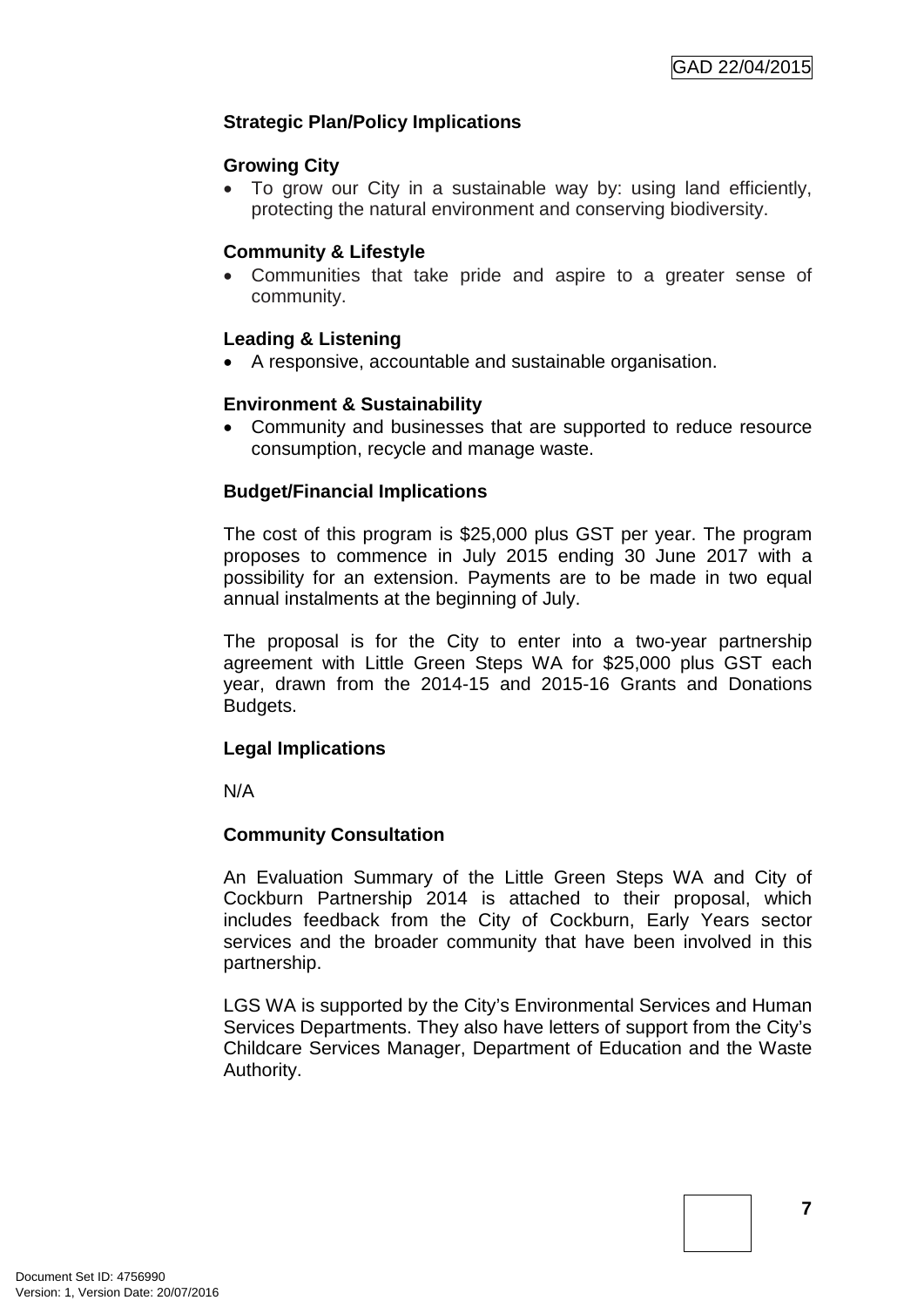# **Attachment(s)**

- 1. Little Green Steps WA Proposal for Partnering with Local Government to Promote Education for Sustainability in the Early Years, including:
	- Evaluation Summary of Little Green Steps WA and City of Cockburn Partnership 2014.
	- Letters of Support.

# **Advice to Proponent(s)/Submissioners**

LGS WA has been advised that their submission will be considered at the 22 April 2015 Grants and Donations Committee Meeting and then the 14 May 2015 Council Meeting.

# **Implications of Section 3.18(3) Local Government Act, 1995**

Nil

# **9.2 (MINUTE NO 84) (GAD 22/04/2015) - GRANTS AND DONATIONS COMMITTEE RECOMMENDED ALLOCATIONS 2014/15 (162/003) (R AVARD) (ATTACH)**

# **RECOMMENDATION**

That Council adopt the revised grants, donations and sponsorship allocations for 2014/15 as attached to the agenda.

# **COMMITTEE RECOMMENDATION**

MOVED Clr P Eva SECONDED Deputy Mayor C Reeve-Fowkes that the recommendation be adopted.

# **CARRIED 6/0**

CLR Y MUBARAKAI LEFT THE MEETING, THE TIME BEING 5:38PM.

CONFLICT OF INTEREST – THE NATURE OF THE INTEREST IS THAT CLR Y MUBARAKAI'S WIFE IS THE VICE PRESIDENT OF THE MELVILLE COCKBURN CHAMBER OF COMMERCE, WHICH IS A POTENTIAL RECIPIENT OF SPONSORSHIP FUNDING FROM COUNCIL. CLR Y MUBARAKAI ALSO PROVIDED A LETTER OF SUPPORT FOR THE DONATION APPLICATION BY THE PORTUGUESE CULTURAL AND WELFARE CENTRE.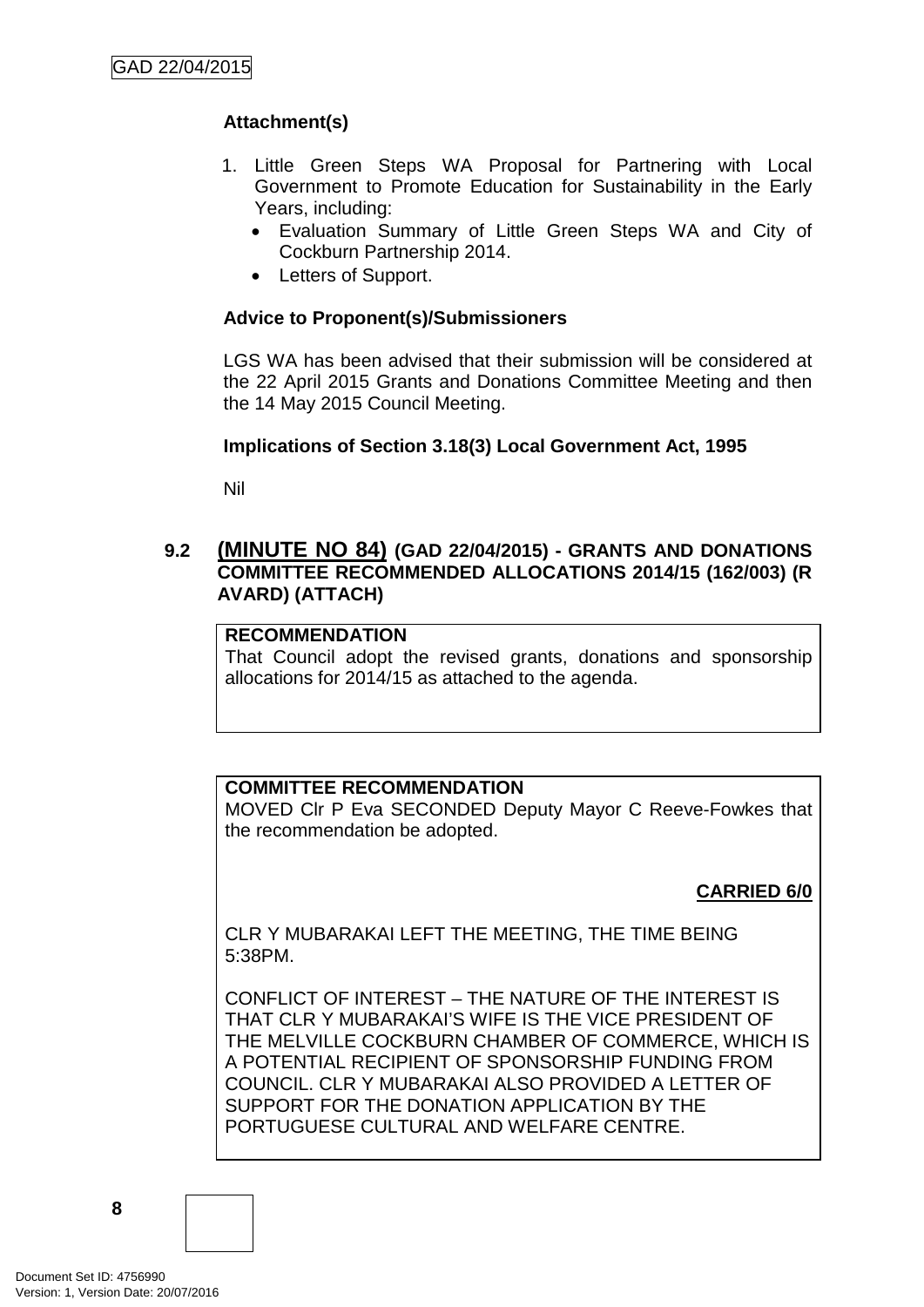AMENDMENT TO MOTION

MOVED Clr S Portelli SECONDED Clr P Eva that the recommendations regarding the Melville Cockburn Chamber of Commmerce and Portuguese Cultural and Welfare Centre be adopted.

# **AMENDMENT CARRIED 5/0**

CLR Y MUBARAKAI RETURNED TO THE MEETING, THE TIME BEING 5:46PM.

THE PRESIDING MEMBER ADVISED CLR Y MUBARAKAI OF THE RECOMMENDATIONS OF THE COMMITTEE IN HIS ABSENCE.

# **COUNCIL DECISION**

# **Background**

Council approved a budget for Grants and Donations for 2014/15 of \$1,049,591. The Grants and Donations Committee is empowered to recommend to Council how these funds are to be distributed. At its meeting of 15 July 2014, the Committee recommended a range of allocations which were duly adopted by Council on 14 August 2014.

Following the September 2014 round of grants, donations and sponsorship funding opportunities, the Committee, at its meeting of 21 October 2014, recommended a revised range of allocations which were duly adopted by Council on 13 November 2014.

The March funding round was advertised to close on 31 March 2015. A total of 27 applications were received, including 12 applications for Community Grants and one application for a Sustainable Event grant, which will be reviewed under delegated authority of the Manager of Community Services. The Committee is to consider the remaining 11 applications for Donations and three applications for Sponsorship, as well as revised allocations for the 2014/15 grants, donations and sponsorship budget.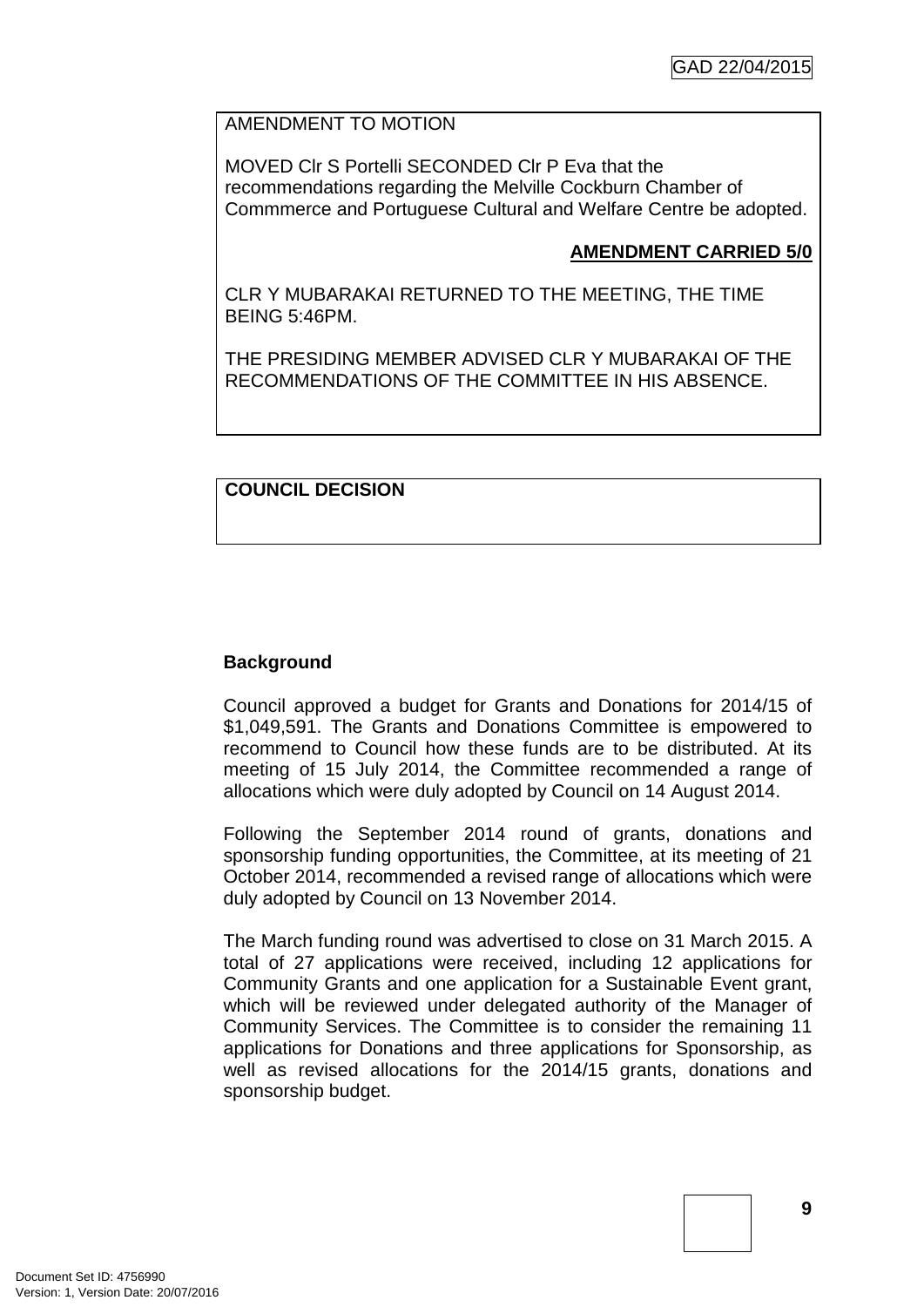# **Submission**

N/A

# **Report**

In the Summary of Grants, Donations and Sponsorship Recommended Allocations Budget 2014/15, attached to the agenda, there are the following items for the Committee to consider:

- 3 proposed adjustments to the committed/contractual donations
- 11 applications for donations
- 3 applications for sponsorship, and
- 6 proposed adjustments to grant funding allocations.

The proposed adjustments and applications for donations and sponsorship are described in brief below.

# **Committed and Contractual**

As can be seen in the attachment, a number of donations are deemed to be committed by legal agreements, such as leases, or by Council decision. There are two adjustments and one new proposed commitment highlighted:

# Spearwood Dalmatinac Club Inc. – Rates Reimbursement

Council resolved on 14 May 2009 to provide an annual reimbursement of 50% of the annual rates payable by Spearwood Dalmatinac Club for 41 Azelia Road, Spearwood. The actual amount for 2014/15 equates to \$10,821, so there is a proposed adjustment to the budget from an allocation of \$11,000 reduced to \$10,821.

# Spearwood Dalmatinac Club Inc. – Solar Panels

As to the Council decision on 8 May 2014, Council agreed to a 50% contribution for supply and installation of a PV System of 40kWp Solar Panels at Spearwood Dalmatinac Club, with a maximum allocation of \$27,445. The actual amount of the 50% contribution equates to \$24,250, so there is a proposed adjustment to the budget from an allocation of \$27,445 reduced to \$24,250.

# Little Green Steps WA

This proposal is addressed in Agenda Item 9.1.

The total for committed/contractual donations will be \$398,913 for 2014/15.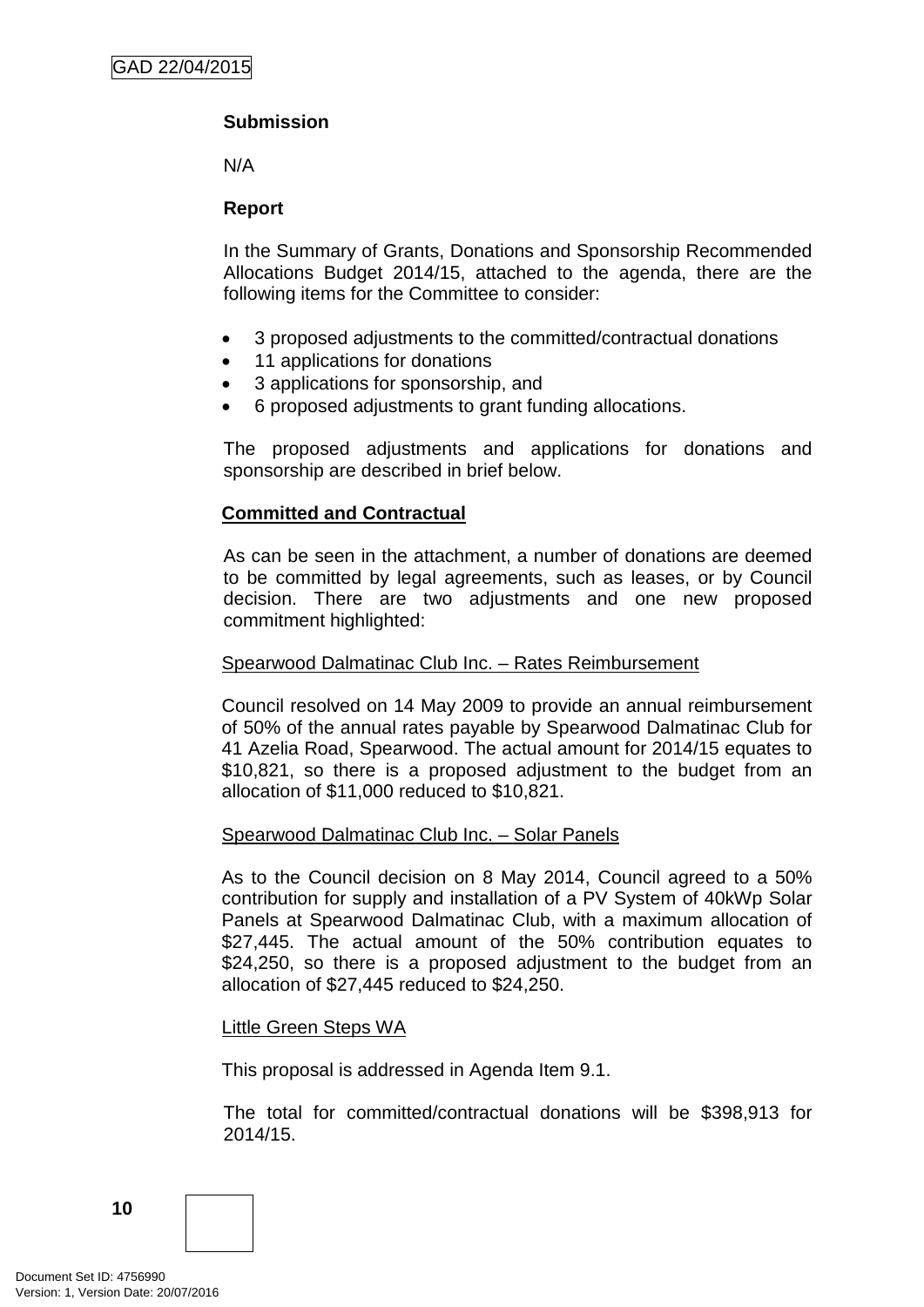# **Donations**

The proposed total for donations for 2014/15 is \$196,300, following are the latest round of application summaries for consideration.

#### **Applicant: Second Harvest Inc.**

Requested: \$20,000

Recommended: \$14,000

Second Harvest is a not-for profit community group which supports a number of low cost food outlets run by public welfare organisations and various church bodies. Second Harvest's role is to obtain low cost and discounted foodstuffs and household and personal items for the food centres that service Commonwealth Health Care cardholders, including pensioners, people with disabilities and the unemployed, together with other low income families and individuals. Second Harvest also dispenses much needed emergency food relief through its head office and six community food centres.

Second Harvest moved into new premises in Cockburn Central at the beginning of 2012 and has recently participated in the Work for the Dole program through PVS Workfind. The Centres also provide individuals with volunteering opportunities, training and emotional support such as mothers wanting to return to the workforce and pensioners who are lonely and want company.

Second Harvest has received the following funding from the City:

| March 2012 | \$8,850 (Community Grant for fridge and freezer) |
|------------|--------------------------------------------------|
| March 2013 | \$10,000 (Donation)                              |
| March 2014 | \$12,000 (Donation)                              |

The donations assist with their ongoing costs in providing emergency relief food hampers. In 2014, Second Harvest dispensed 524 food hampers, blankets, sleeping bags and school back packs in the Cockburn district. In addition they provided 80 hampers to families during Christmas 2014.

Second Harvest is also supported through Lotterywest and Westpac Bank grants. It is recommended to support this application for \$14,000, as there is no justification provided for the increased amount of \$20,000 requested.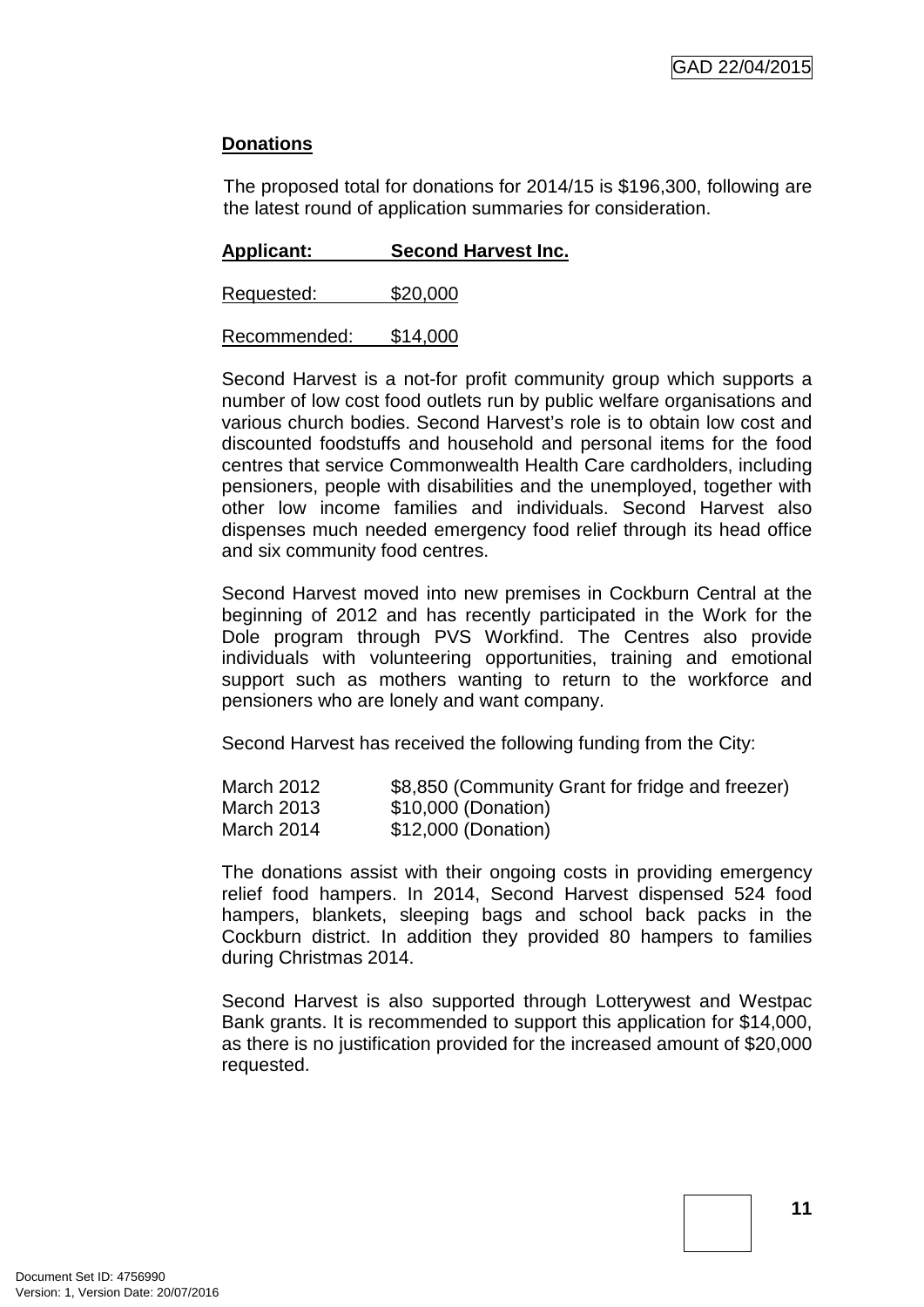# **Applicant: Business Foundations Inc.**

Requested: \$10,000

Recommended: \$10,000

Business Foundations Inc. is a not-for-profit provider of enterprise development services to the community of Cockburn. Clients range from people wanting to start a small business or become selfemployed, to existing small to medium sized business owners that require business management skills, to people wanting to exit from business. Services are provided for free and include one-on-one advisory sessions, small business mentoring, group training, business coaching and business incubation.

In 2014, Business Foundations decreased their services in Cockburn considerably, they have advised they:

- Assisted 81 people and businesses in Cockburn through their variety of services such as training and networking sessions.
- **Helped 10 new businesses in Cockburn to start up, representing** approximately \$2.2 million of economic value to the area.
- Helped to create an estimated 15 fulltime jobs.

The Grants Officer sought advice from the CEO of Business Foundations as to the reason for the decline in services in the City of Cockburn and this is the response provided:

*Business Foundations acknowledges that in the previous financial year ending 30th June 2014, we provided one to one advisory services and training services to fewer residents located within the City of Cockburn than in previous years.*

*Business Foundations conducted its marketing and operations in the same manner as in previous years, but for whatever reason, fewer people accessed the service from within the City of Cockburn in the 2013-14 year.*

*The Board of Business Foundations also recognised the lower take up of the service and has requested from the management of the organisation an increased effort to ensure that numbers return to the long term average and to increase the number beyond this into the future.*

*To that effect, Business Foundations has scheduled seminars to take place within the City of Cockburn from venues such as the Jakovich Centre at Henderson and to increase our marketing in the region, in particular in the local community newspaper, which will take effect from the 1st July this year.*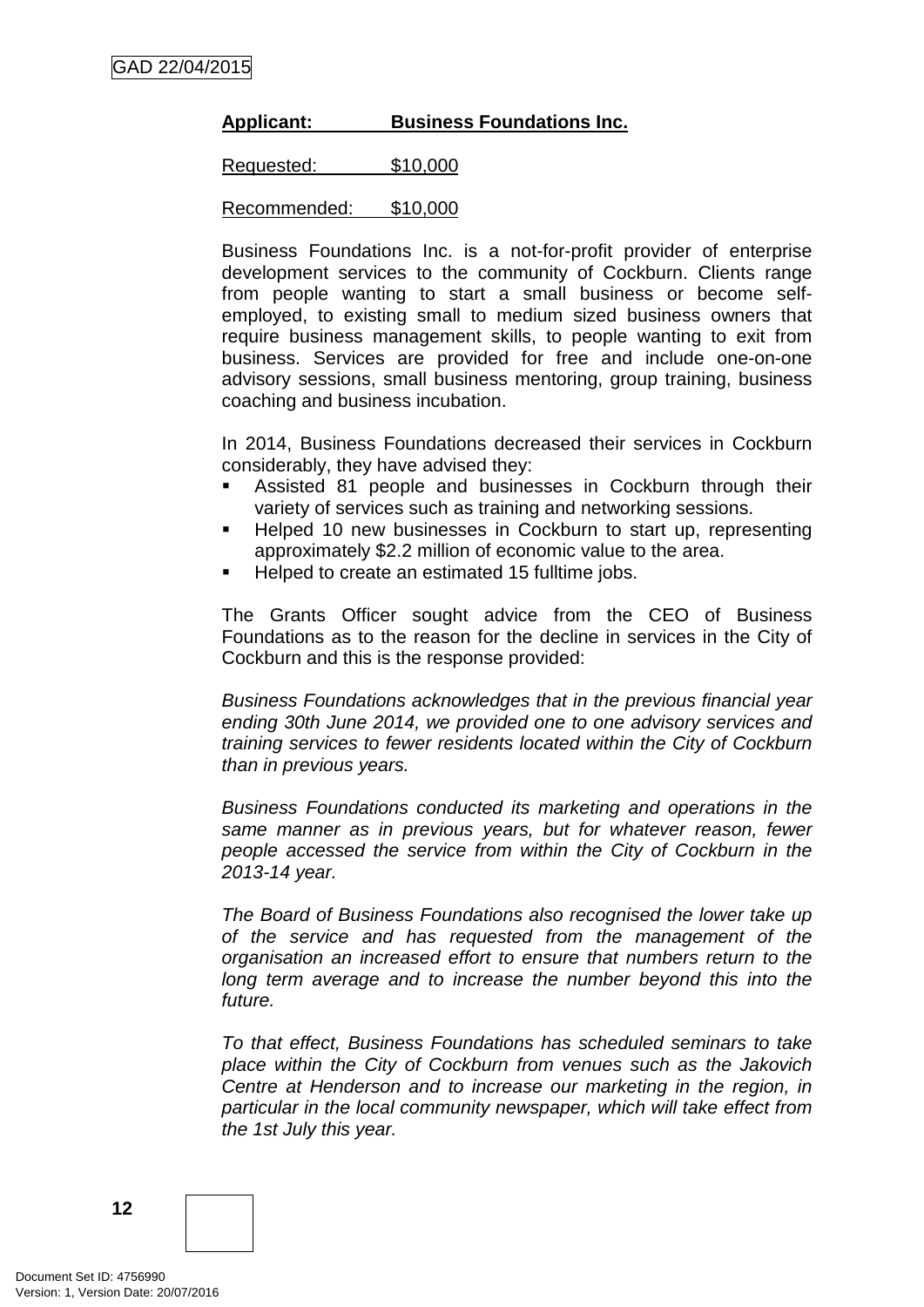*We hope to see a bounce in the numbers of people accessing our services from the City of Cockburn in the later part of 2015 and into 2016 and beyond.*

The organisation has received funding from the City in previous years:

| October 2007      | \$10,000 |
|-------------------|----------|
| March 2009        | \$10,000 |
| March 2010        | \$10,000 |
| March 2011        | \$10,000 |
| <b>March 2012</b> | \$10,000 |
| <b>March 2013</b> | \$10,000 |
| March 2014        | \$10,000 |

Business Foundations is supported by major State and Federal Government funding bodies, receiving \$144,715 from the Small Business Development Corporation, and \$200,000 from New Enterprise Incentive Scheme and AusIndustry.

This year the organisation has again requested a donation of \$10,000 to contribute to operating costs to ensure the one-on-one advisory service is provided to Cockburn residents and for a staff member to maintain a presence at the Melville-Cockburn Chamber of Commerce meetings, promoting services available to Cockburn business people. It is recommended to support this application.

#### **Applicant: City of Cockburn Pipe Band**

Requested: \$9,000

Recommended: \$9,000

The City of Cockburn Pipe Band competes in all local competitions and has gained first and second place regularly in State competitions. They perform for free at a number of events to support other Cockburn community organisations including the Cooby Festival, the Spring Fair and in nursing homes.

A number of the parades they attend have audiences of up to 50,000 e.g. ANZAC Day Parade in Perth, and 290,000 at the Christmas Pageant. Locally, they regularly play for audiences between 50 to 3,000 for fetes, fun-runs, graduation ceremonies, weddings and funerals.

Up to 30 junior pipers and drummers benefit from tuition provided by band members.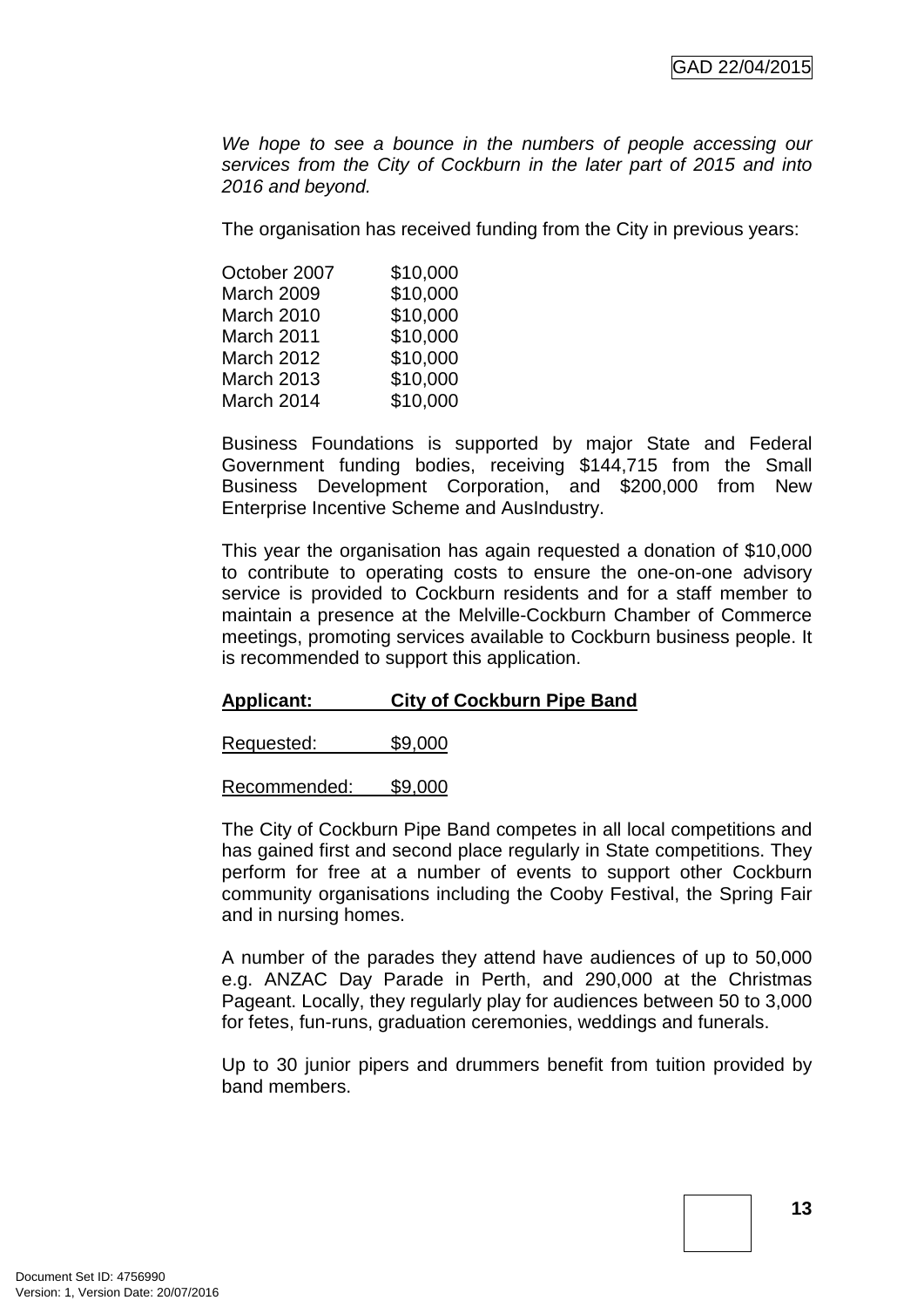In 2012 they were the first Australian Band to attend the St Patricks Parade in New York, which they raised funds to attend. They travelled to Glasgow, Scotland in August 2013 to compete in the World Pipe Band Championships.

Previous funding from the City in the form of donations and community grants are as follows:

| October 2004      | \$6,000 |
|-------------------|---------|
| October 2006      | \$4,000 |
| October 2007      | \$8,000 |
| March 2009        | \$8,000 |
| March 2010        | \$8,000 |
| March 2011        | \$8,000 |
| <b>March 2012</b> | \$9,000 |
| March 2013        | \$9,000 |
| March 2014        | \$9,000 |
|                   |         |

This year, the Band is seeking a donation of \$9,000 to assist with ongoing expenses such as drum and case equipment and kilts.

It has come to our attention that the applicant's contact person is the owner of the business where uniforms are purchased and it is possible that some of the items could be bought much cheaper elsewhere. It is recommended that the application be supported subject to:

- 1. Notifying the applicant that the City is aware of this fact and for probity reasons alternative quotes be sought for uniforms.
- 2. The Cockburn Pipe Band agrees to perform at the Spring Fair as well as one RSL function.

#### **Applicant: Constable Care Child Safety Foundation Inc.**

Requested: \$12,000

Recommended: \$12,000

The purpose of Constable Care Child Safety Foundation (CCCSF) is to prevent harm to children, young people and the community through best practice theatre-in-education programs and community services that raise awareness, change attitudes and influence behaviours.

The organisation works with children and young people aged 4-17 to educate and develop strategies to address safety, crime prevention and social concerns, including child abuse, alcohol and drug use, cyberbullying, violence, cultural conflict and human rights.

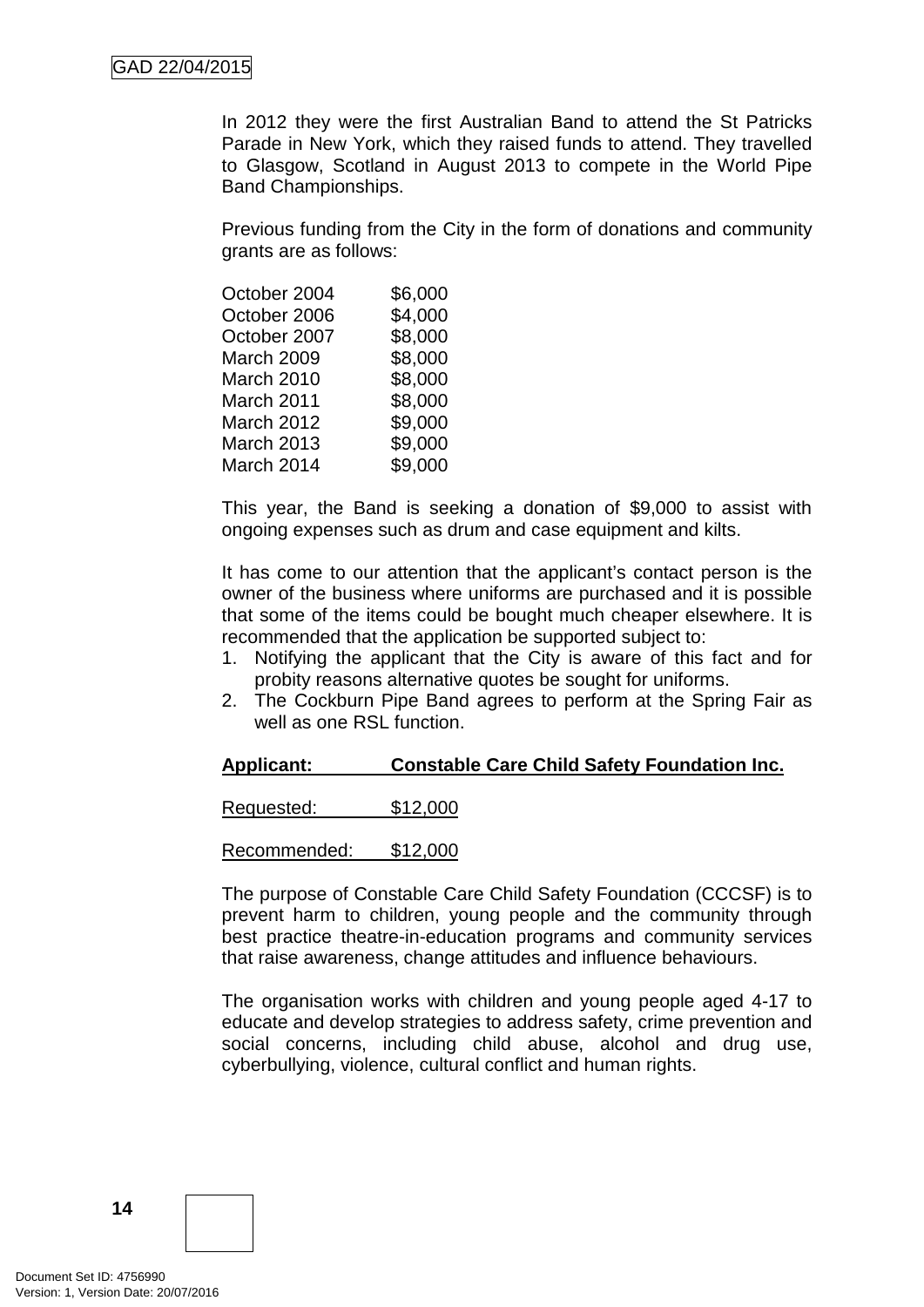The foundation delivers these programs across primary schools and early learning centres in the Cockburn area and has received an annual donation for a number of years.

| October 2006      | \$18,045 |
|-------------------|----------|
|                   |          |
| October 2007      | \$18,780 |
| September 2008    | \$19,531 |
| September 2009    | \$20,495 |
| September 2010    | \$20,950 |
| <b>March 2012</b> | \$10,000 |
| <b>March 2013</b> | \$10,000 |
| March 2014        | \$12,000 |
|                   |          |

The foundation receives income through the State Government via the WA Police, Local Government Partnerships, Community Project Grants and various Corporate Sponsorships and donations.

This year CCCSF has requested a donation of \$12,000 to assist with the development, promotion and delivery of theatre-in-education programs and resources on topics such as alcohol abuse and crime prevention.

The foundation has met with City of Cockburn staff to ensure relevant messages are relayed to Cockburn children in line with the City's Crime Prevention Strategy and identified topics/needs. It is recommended to support this application.

# **Applicant: Hamilton Hill YouthCARE Council**

Requested: \$9,000

Recommended: \$9,000

The Hamilton Hill YouthCARE Council supports a full time chaplain at the Hamilton Hill Senior High School and also the chaplains at two other schools including two days at Coolbellup Community School.

The City has provided annual donations for this program for a number of years:

| \$9,000 |
|---------|
| \$9,000 |
| \$9,000 |
| \$9,000 |
| \$9,000 |
| \$9,000 |
| \$9,000 |
| \$9,000 |
|         |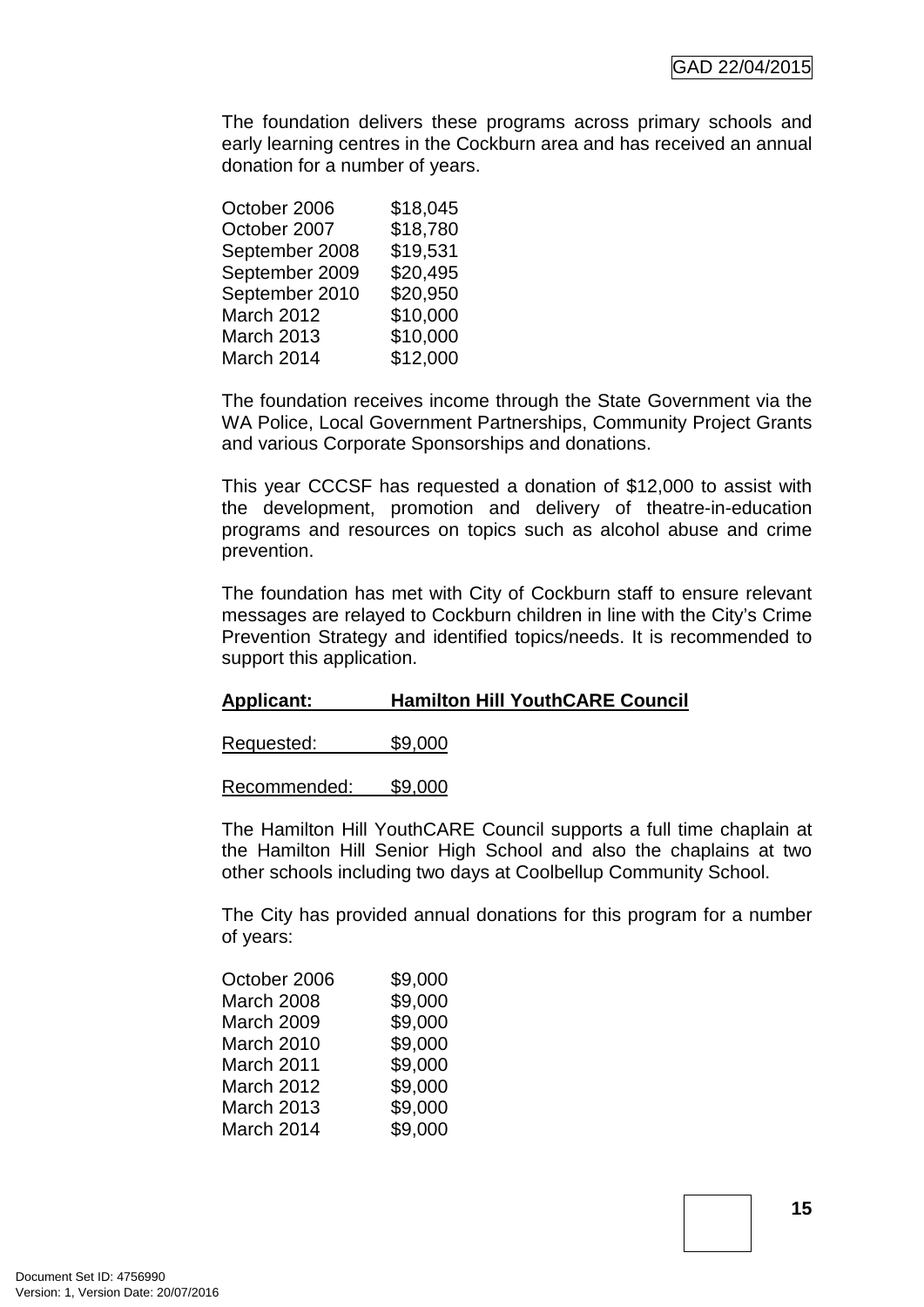The Youth CARE mission is to provide pastoral care, and provide personal and professional development to staff and volunteers.

Hamilton Hill YouthCARE Council has requested a donation of \$9,000 to assist with their aim to serve the school community and provide positive benefits for the whole community. It is recommended to support this application.

#### **Applicant: Pets of Older Persons WA Inc.**

Requested: \$2,450

Recommended: \$2,450

Pets of Older Persons Western Australia Inc (POOPS WA) was founded in 2010 and has 200 volunteers who provide support to the elderly or people with disabilities to enable them to sustain an ongoing relationship with their pet. POOPS provides a range of services including home visits, animal feeding, dog walking and transport to/from vet clinics or boarding kennels. POOPS caters specifically for people over 65 years of age who have no relative/friend willing to take responsibility for the pet – or palliative care patients, of any age, in the same situation. Clients are referred by Aged Care Assessment Teams (ACAT), Brightwater, Silver Chain, hospitals, doctors and vets.

In the six months July-December 2014 period used for in-kind volunteer income, logged statistics show that between them South and Coastal South volunteers put in a combined 2,376 hours and travelled 15,920 kilometres to make 1,640 service calls.

POOPS has previously received a donation for \$600 from the City in September 2013.

Pets of Older Persons have requested a \$2,450 donation to help with day-to-day running costs of insurance, inks, stationery, police checks and promotional material. It is recommended to support this application.

# **Applicant: South Lake Ottey Family and Neighbourhood Centre**

Requested: \$10,000

Recommended: \$10,000

The South Lake Ottey Family and Neighbourhood Centre provide diverse programs and outreach activities in the community in collaboration with solid partnerships and networks. The Centre works closely with the City of Cockburn, St. John of God Murdoch, Strong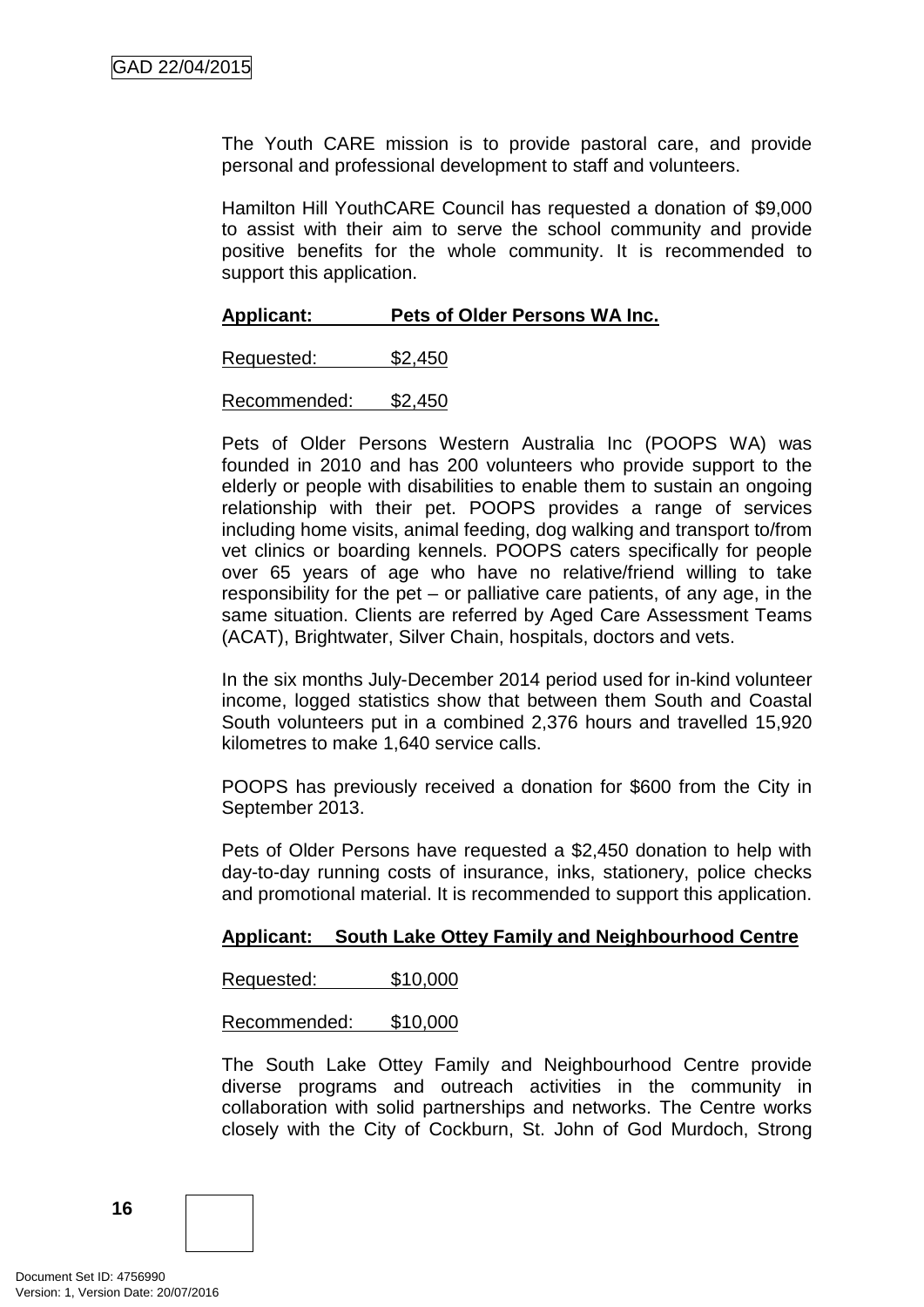Families and Medicare Local. The Centre is available to individuals and families in Cockburn-Central and surrounds, offering support and activities in response to demonstrated community needs. The Centre aims to provide an integrated service and is seen as a 'one stop shop' by centre users and external stakeholders. In responding to needs, the Centre sees 'the whole person' and seeks to provide a mix of formal and informal programs and interactions.

The centre has previously received a number of donations for operating costs and community grants for specific projects from the City:

#### Donations:

| March 2007        | \$5,000  |
|-------------------|----------|
| <b>March 2008</b> | \$5,000  |
| March 2009        | \$5,000  |
| March 2010        | \$5,000  |
| March 2011        | \$5,000  |
| <b>March 2012</b> | \$10,000 |
| <b>March 2013</b> | \$7,000  |
| March 2014        | \$10,000 |
|                   |          |

Community Grants:

| \$1,000 |
|---------|
| \$1,000 |
| \$1,500 |
| \$1,260 |
|         |

This round, the group has requested a donation of \$10,000 towards general operating costs. This group is well supported by operating grants from Department for Communities and Lotterywest. It is recommended to support this application for \$10,000.

# **Applicant: Cockburn Volunteer Sea Search and Rescue**

Requested: \$8,500

Recommended: \$8,500

The Cockburn Volunteer Sea Search and Rescue group is a non–profit volunteer organisation that provides a 24 hour rescue service for people and vessels at sea in the Cockburn area. The group covers about one thousand square kilometres of ocean. The majority of the volunteers are based within the City of Cockburn.

In the past year, the group has been involved in a range of emergencies including; day and night searches for missing people; recovery of kite surfers; sinking vessels; boat fires; vessels grounded; a large amount of broken down vessels and out of fuel vessels at sea.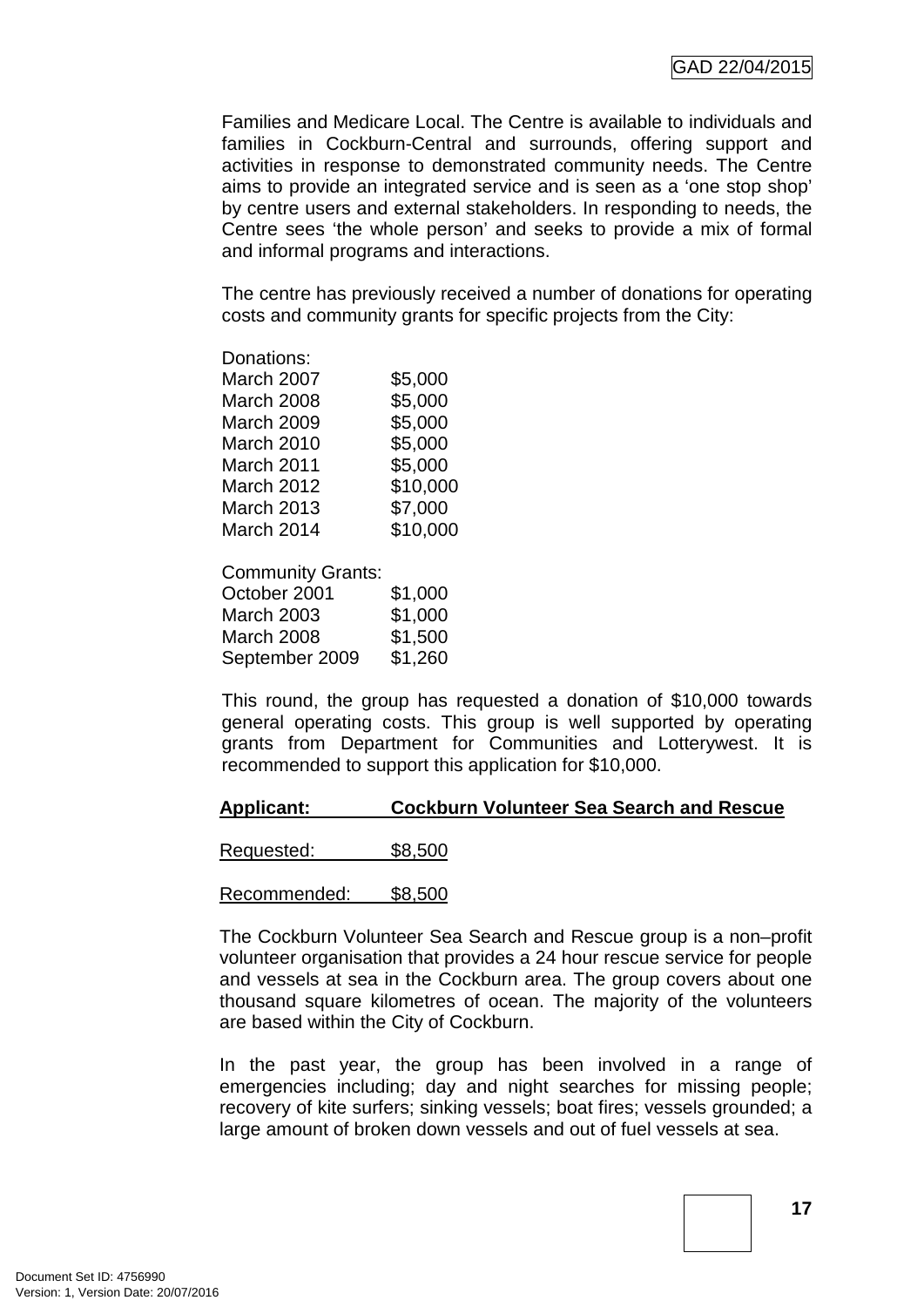The previous 12 months have completed in excess of 250 rescues bringing over 900 seafarers safely back to shore.

The Cockburn Volunteer Sea Search and Rescue group receives the majority of its income from the State Government (\$149,411) and also relies on income from donations and memberships for the continuation of the group. A large proportion of the group's income is set aside for the repair and replacement of boats and equipment.

The group has previously received funding from the City as follows:

| \$6,000 |
|---------|
| \$8,000 |
| \$8,000 |
| \$8,500 |
| \$8,500 |
| \$8,500 |
|         |

The group has requested a donation of \$8,500 towards ongoing operating costs. It is recommended to support this application.

#### **Applicant: Port Community High School**

Requested: \$15,000

Recommended: \$15,000

Port School is an independent school that serves students that have not been able to achieve success in mainstream schooling, including some students that have very specific needs and are severely disadvantaged.

The school has previously received the following donations:

| September 2010 | \$9,000  |
|----------------|----------|
| September 2011 | \$15,000 |
| September 2012 | \$15,000 |
| March 2014     | \$15,000 |

Community Grants: September 2014 \$15,000

The requested donation of \$15,000 will continue to support extra chaplaincy hours so the school community has access to a full-time chaplain. The chaplain's role is to provide additional social support to meet the social and emotional needs of students. The application is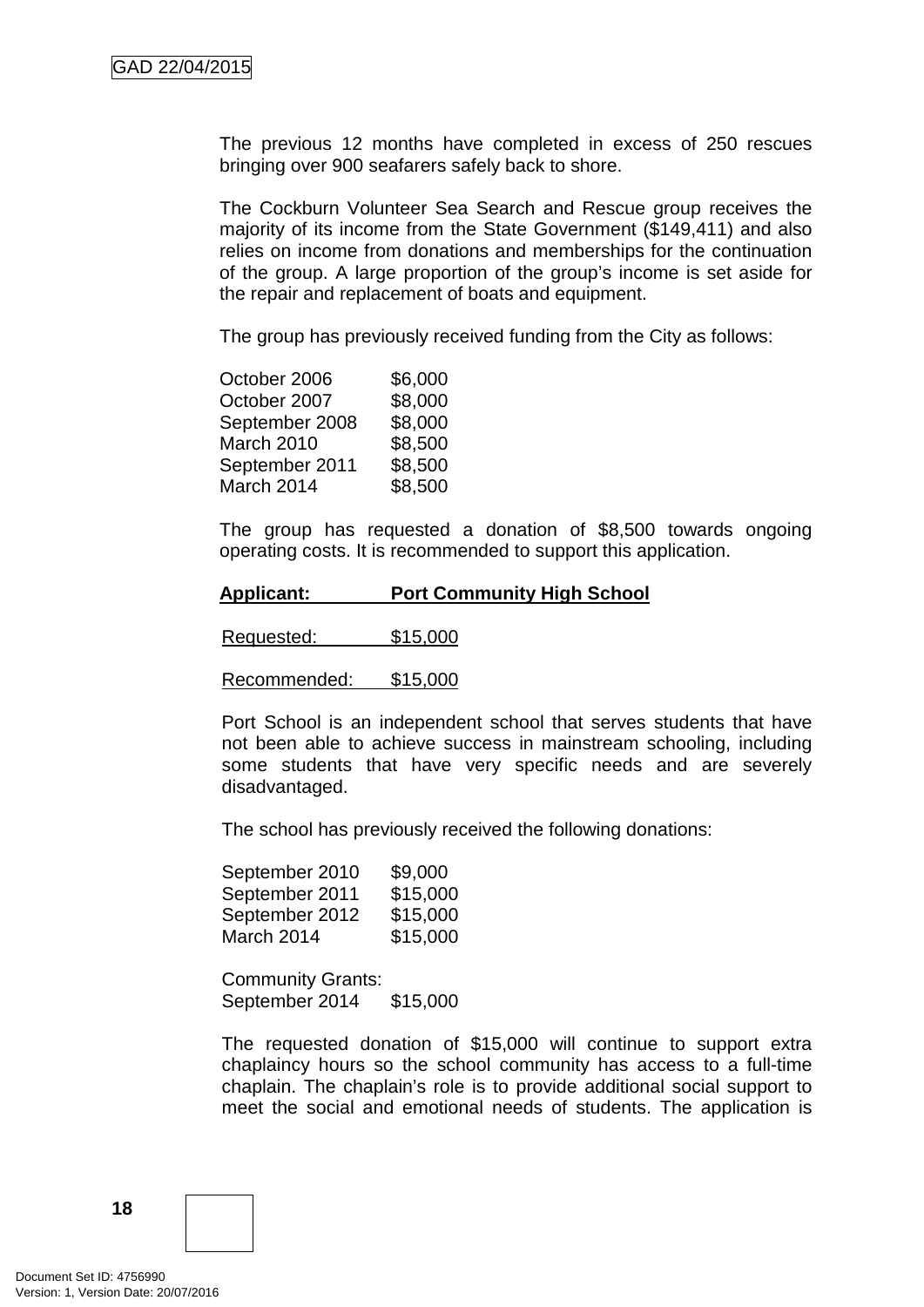supported by the WA Police and Southwell Primary School. It is recommended to support this request for \$15,000.

**Applicant: Volunteer Home Support Inc.**

Requested: \$5,000

Recommended: \$5,000

Volunteer Home Support provide Government subsidised domestic cleaning, transport, handyman, lawn and gardening services to around 800 people that are frail, aged and with disabilities.

Volunteer Home Support had been able to dump waste material from their gardening activities at Henderson Waste Management Site free of charge for many years, until May 2012 when tip fees were applied to them.

The City provided a \$5,000 donation to cover some of the cost towards their waste disposal from the Cockburn homes that they service.

| \$5,000 |
|---------|
| \$5,000 |
| \$5,000 |
| \$5,000 |
|         |

Volunteer Home Support has again requested a \$5,000 donation to help with the cost of waste removal for the 377 Cockburn homes they service. It is recommended to support this application.

#### **Applicant: Portuguese Cultural and Welfare Centre**

Requested: \$5,000

Recommended: \$0

The Portuguese Cultural and Welfare Centre (PCWC) provide support to community members of Portuguese speaking background. Support services include advocacy and interpretive services to those who need help in dealing with service providers such as Centrelink, Fremantle Hospital and Silver Chain. The group provide vehicle/transport support and weekly lunches to the elderly whilst providing respite for their carers.

The PCWC relies heavily on the fundraising efforts of volunteers. The group has requested a \$5,000 donation to purchase a new oven and for running costs. Previous funding provided by the City includes: 2007 - \$10,000 (Kitchen Installation)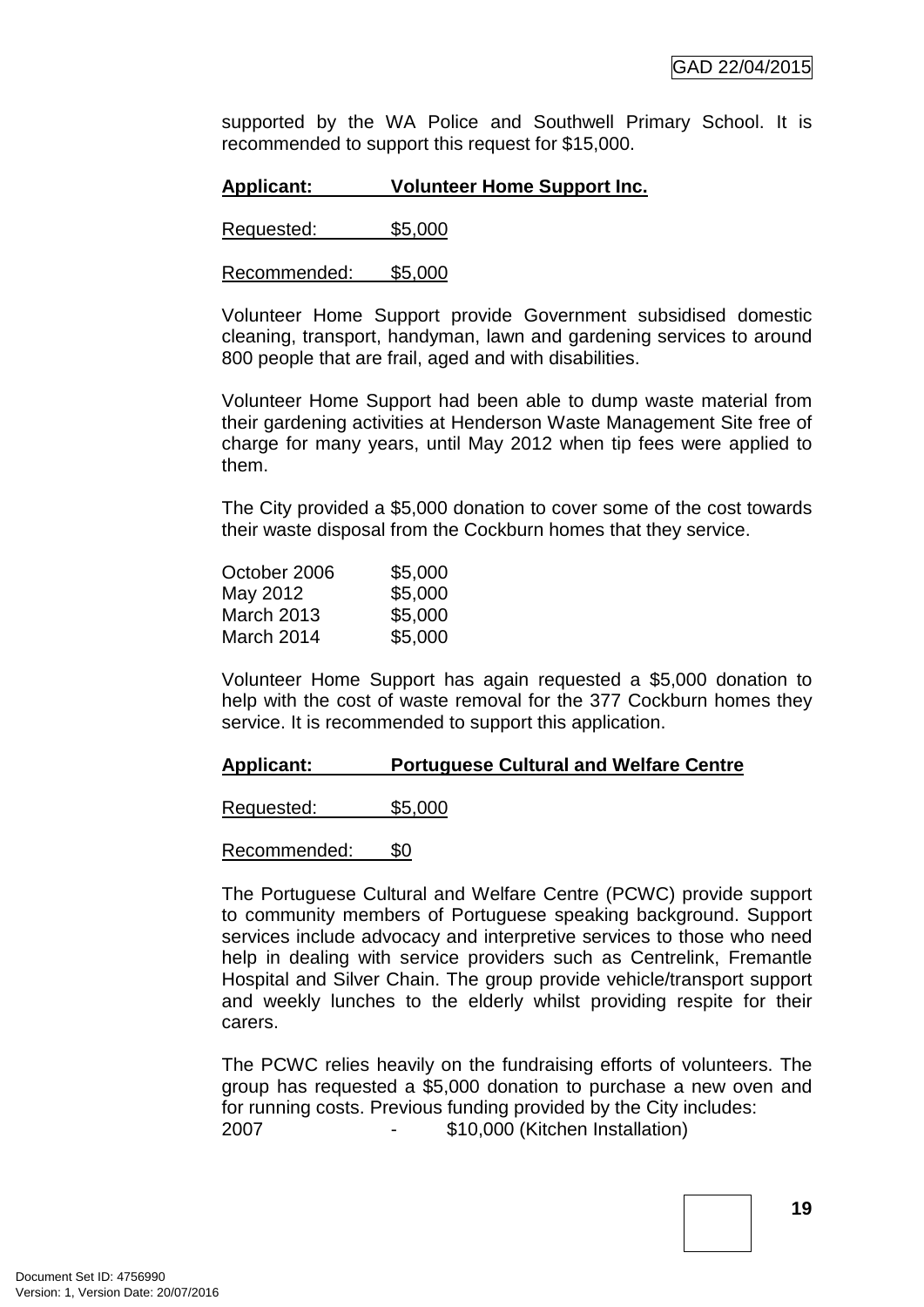September 2012 - \$2,000 March 2014 - \$1,300 (upright freezer)

The PCWC also receives significant support from the City through heavily subsidised operational costs including electricity and maintenance costs, via an annual donation provided to the Old Jandakot School Management Committee. Since the lease is with the Old Jandakot School Management Committee, any oven or maintenance issues should come through this organisation instead.

The oven currently in place has not been identified in the recent energy audit as needing replacement as it is in good condition and suitable for its current purposes. There are concerns that the kitchen is being used for private commercial purposes. It is recommended not to support this application.

#### **Sponsorship**

The proposed total for sponsorship is \$48,500, please see following the latest round of proposal summaries.

| <b>Applicant:</b> | <b>Melville Cockburn Chamber of Commerce</b> |
|-------------------|----------------------------------------------|
| Proposal:         | Partnership Sponsorship                      |
| Requested:        | \$20,000                                     |
| Recommended:      | \$20,000                                     |

The City has provided funding to the MCCC for several years to assist with the operational cost of delivering timely information, events and services to the business community of the City of Cockburn. Previous funding includes:

| October 2006      | \$20,000                   |
|-------------------|----------------------------|
| October 2007      | \$20,000                   |
| September 2008    | \$20,000                   |
| September 2009    | \$20,000                   |
| August 2010       | \$10,000 (interim funding) |
| March 2011        | \$20,000                   |
| <b>March 2012</b> | \$20,000                   |
| <b>March 2013</b> | \$20,000                   |
| March 2014        | \$20,000                   |
|                   |                            |

The MCCC has applied for \$20,000 for a Partnership Sponsorship with the City for 2015. The MCCC intends to use these funds to promote and foster building of relationships, exchange of business and social contacts and exchange of business knowledge between members. The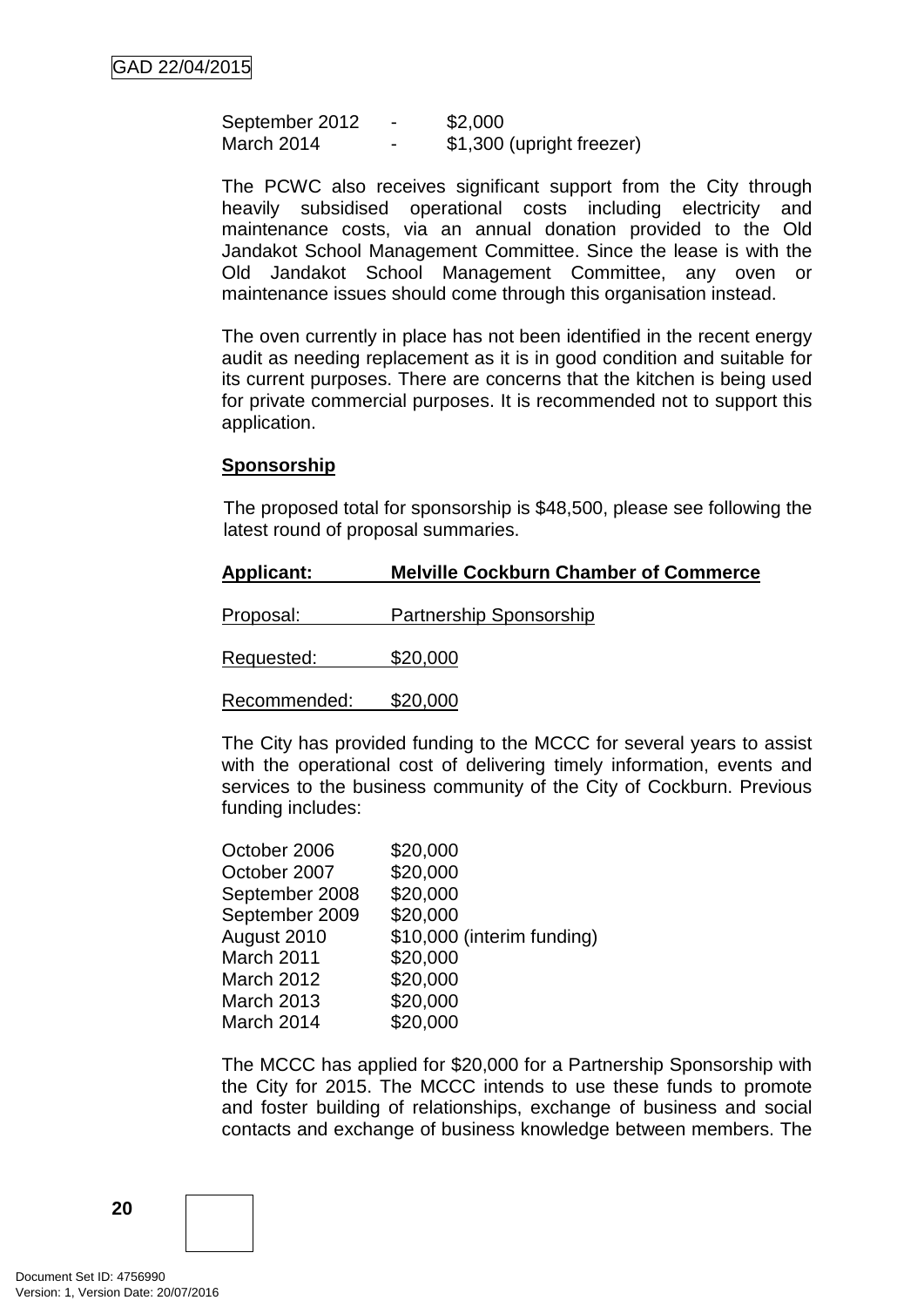proportion of members of the MCCC is currently 46% from Cockburn and 54% from Melville, and they currently go out to 1500 businesses.

Sponsorship and branding benefits include organisational naming rights, City logo on Partnership Position on MCCC website, bimonthly newsletter, mail outs, big screen at events and public acknowledgement at all MCCC events. The City will be promoted as 'Partner'. The MCCC hosts 10-12 large scale events per year, with approximately 50% to be based in Cockburn.

The MCCC has just taken up office accommodation (24.3m²) at the Cockburn Health and Community Facility for three years with rent to be deducted from their annual sponsorship funding from the City. The annual rent with outgoings equates to \$4,700, therefore it is recommended to support this sponsorship proposal for \$15,300 as a direct cash contribution to the MCCC with the balance transferred to the Cockburn Health and Community Facility income account.

#### **Applicant: Outback Academy Red Dust Heelers**

Requested: \$20,000

Recommended: \$0

The Outback Academy (OA) appears to be a private company that was formed in 2014 to work in partnership with Indigenous communities to accelerate economic freedom, employment and well-being. The Red Dust Heelers (RDH) were formed under the OA banner to bring Aboriginal and other athletes with disabilities together, including Paralympians, to raise awareness about disability within communities, as well as levels of social inclusion and participation in sports and recreation, education and employment.

The sponsorship proposal is for the OA RDH to play 2 National Wheelchair Basketball League (NWBL) games at Wally Hagan Stadium in May and August; dates and fixtures are yet to be determined by the NWBL. It is proposed by RDH that all Paralympic and other disability sports and recreation options will be showcased in the lead up to and during the games. This includes a series of workshops with schools and youth services groups in the City of Cockburn. OA RDH is planning to work closely with Council, schools and youth services, including Aboriginal organisations, as well as organisations servicing the needs of people with disabilities to ensure maximum numbers participating in workshops and attending NWBL Games.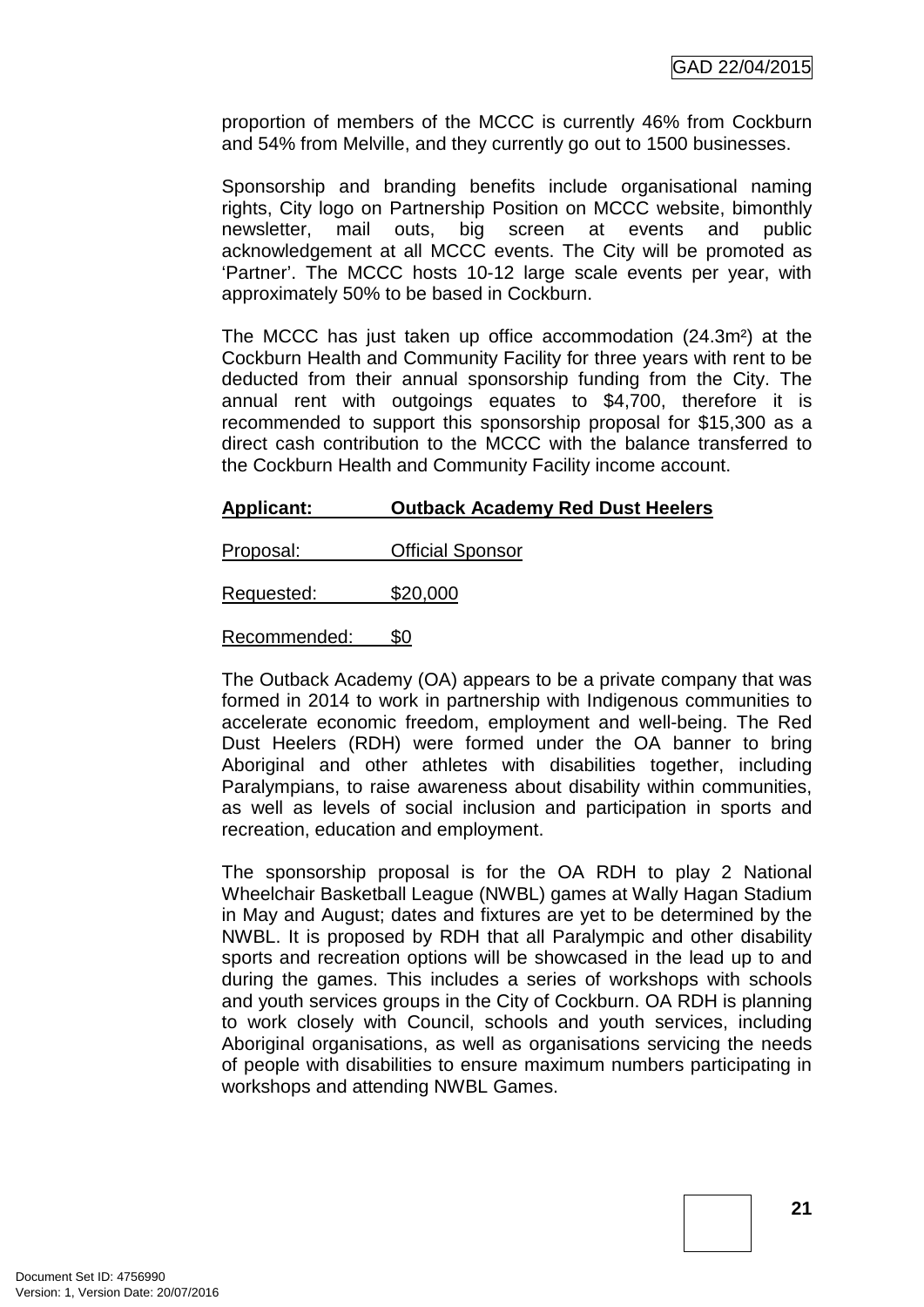The Academy has proposed the City become the Official Sponsor of the event for \$20,000. This includes the City's logo on printed material and products and in the media. The event will also have a dedicated Facebook and webpage which will feature the City's logo. Invitations will be extended to the Mayor to speak at Opening, as well as for City of Cockburn staff to attend.

It has been difficult getting additional information from the organisers via phone and email, and information in the application and answers provided in most cases are vague. The organisation has not contacted the Disability Services Commission, Perth Wheel Cats or other any other disability or youth organisations as proposed in the application and the event is due to start in May. This limits the opportunities to promote the sponsorship as well. The City's Disability and Access Inclusion Officer reviewed the application and additional information provided and was not aware of the organisation and not supportive of the application. It also appears that the event will be run by the National Wheelchair Basketball League (which is not affiliated with RDH) with or without City funding. It is not recommended to support this application.

# **Applicant: Growing Change**

Proposal: Official Sponsor

Requested: \$20,000

Recommended: \$0

Growing Change is a new social enterprise established in November 2014 dedicated to eliminating social isolation. They aim to connect people through growing, making and selling food through their social farming and food enterprises. Growing Change offer social and therapeutic horticulture programs, job ready skills training and education opportunities to support and connect members of the community.

Their proposal is to use the funding to assist with the material establishment of the 'Spearwood Social Farm' including purchasing soil improvements and building raised garden beds. The site is located on a vacant bowling green at the Spearwood Bowling Club on Azelia Road.

Growing Change has not made contact with the City to discuss their project and we have made various attempts to contact them to obtain more information. The application is vague, with no information on plans to engage participants or do the project, or any other social farms already operating successfully. Furthermore, the City's Environmental Services officers were not aware of the project.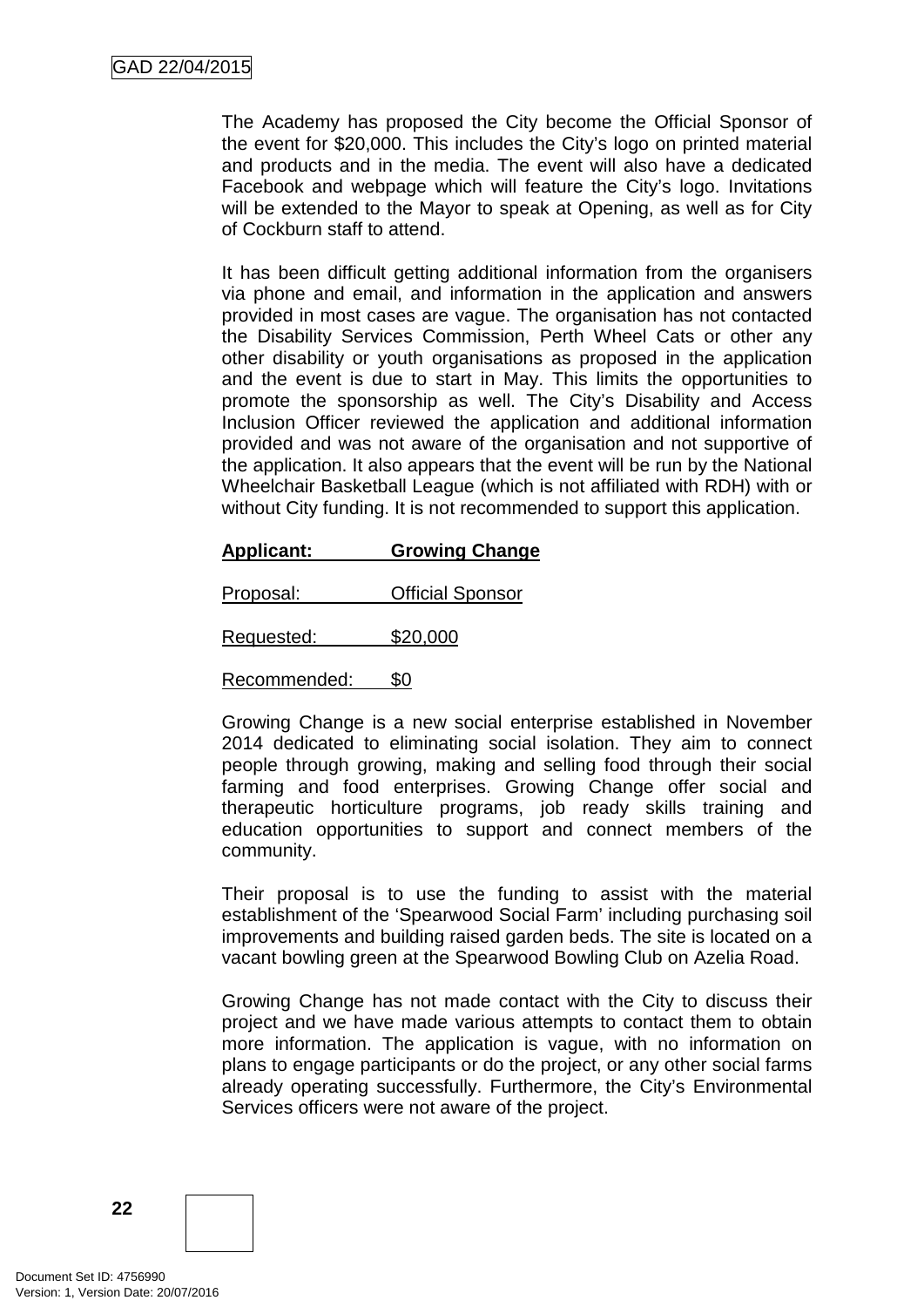After contacting the Spearwood Bowling Club, it has been confirmed by the club's president that this project was discussed with them, but did not receive approval from the main committee as mixed use is not an acceptable use at this facility.

Based on this information it is recommended not to approve this sponsorship application.

# **Grants**

As can be seen in the attachment, there are a number of grants for which there are established criteria and processes in place.

The total proposed for grant programs is \$405,878 with the following recommended amendments to the allocations.

An increase in funds allocated to the following programs to account for an increase in applications in these grant areas in the latest grant rounds that closed in March:

- Cultural Grants Program from \$6,000 to \$12,500.
- Grants General Welfare from \$3,000 to \$5,000.
- Community Group Newsletter Subsidy from \$4,000 to \$8,000.
- Sustainable Events Grants Program from \$3,000 to \$4,000.
- Sport and Recreation Club Grants Program from \$35,000 to \$45,000.
- Grants to Schools from \$5,000 to \$5,500.

# **Strategic Plan/Policy Implications**

# **Community & Lifestyle**

- Community environments that are socially cohesive and embrace diversity.
- Communities that take pride and aspire to a greater sense of community.
- Promotion of active and healthy communities.

# **Leading & Listening**

• A responsive, accountable and sustainable organisation.

# **Budget/Financial Implications**

Council approved a budget for grants and donations for 2014/15 of \$1,049,591. Following is a summary of the proposed grants, donations and sponsorship allocations.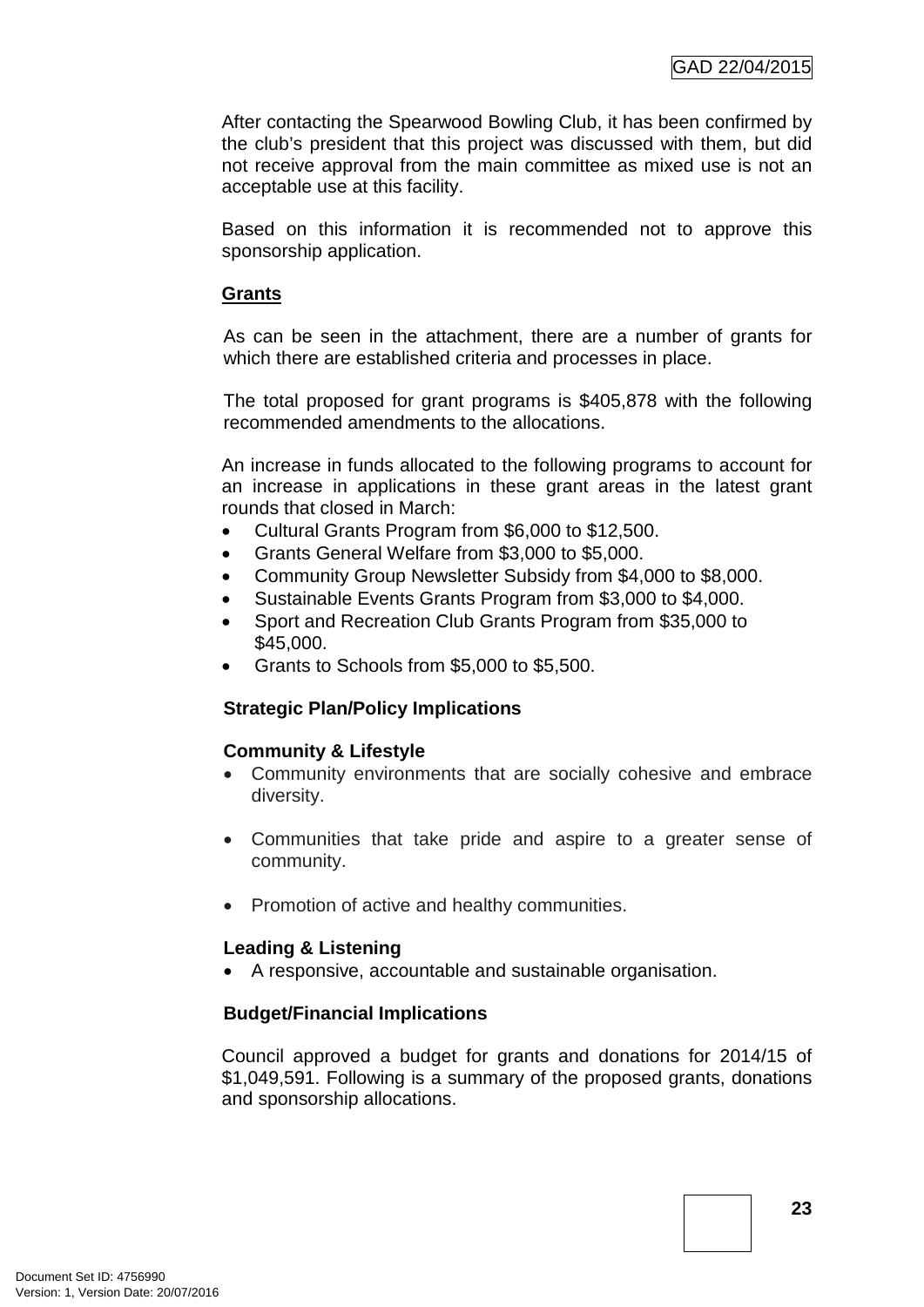| <b>Committed/Contractual Donations</b> | \$398,913   |
|----------------------------------------|-------------|
| <b>Specific Grant Programs</b>         | \$405,878   |
| <b>Donations</b>                       | \$196,300   |
| Sponsorship                            | \$48,500    |
| Total                                  | \$1,049,591 |

# **Legal Implications**

N/A

# **Community Consultation**

In the lead up to the March 2015 round, grants, donations and sponsorship funding opportunities were promoted through the local media and Council networks. The promotional campaign has comprised:

- Three advertisements running fortnightly in the Cockburn Gazette City Update on 24/02/15, 10/03/15 and 24/03/15.
- Three advertisements in the City of Cockburn Email Newsletter on 20/02/15, 10/03/15, and 24/03/15.
- Advertisement in the February Edition of the Cockburn Soundings.
- All members of the Cockburn Community Development Group, Regional Parents Group and Regional Seniors Group have been encouraged to participate in the City's grants program.
- Additional Advertising through Community Development Promotional Channels:
	- Community Development Calendar distributed to all NFP groups in Cockburn.
	- Cockburn Community Group ENews March 2015 edition.
- Closing dates advertised in the 2015 City of Cockburn Calendar.
- Information available on the City of Cockburn website.
- Reminder email sent to regular applicants.

# **Attachment(s)**

1. Grants, Donations and Sponsorship Recommended Allocations Budget 2014/15.

# **Advice to Proponent(s)/Submissioners**

Applicants have been advised that they will be notified of the outcome of their applications following the 14 May 2015 Council Meeting.

# **Implications of Section 3.18(3) Local Government Act, 1995**

Nil